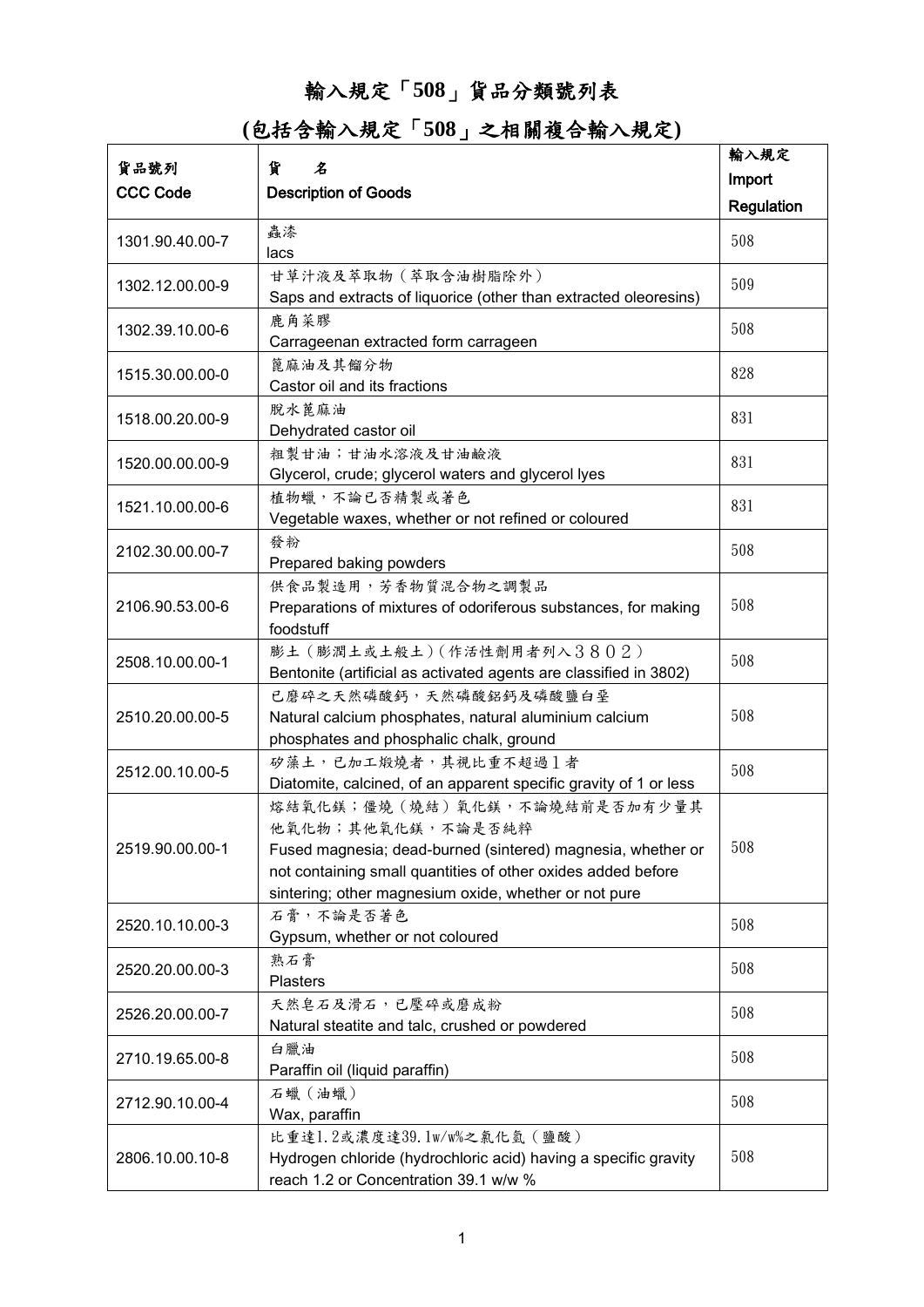|                 |                                                                 | 輸入規定              |
|-----------------|-----------------------------------------------------------------|-------------------|
| 貨品號列            | 貨<br>名                                                          | Import            |
| <b>CCC Code</b> | <b>Description of Goods</b>                                     | <b>Regulation</b> |
|                 | 其他氯化氫 (鹽酸)                                                      |                   |
| 2806.10.00.90-1 | Other hydrogen chloride (hydrochloric acid)                     | 508               |
|                 | 比重達1.84或濃度95至98w/w%之硫酸                                          |                   |
| 2807.00.10.10-7 | Sulphuric acid having a specific gravity reach 1.84 or          | 508               |
|                 | Concentration 95~98 w/w %                                       |                   |
|                 | 其他硫酸                                                            |                   |
| 2807.00.10.90-0 | Other sulphuric acid                                            | 508               |
|                 | 磷酸                                                              |                   |
| 2809.20.10.00-3 | Phosphoric acid                                                 | 508               |
|                 | 硼酸                                                              |                   |
| 2810.00.20.00-2 | Boric acids                                                     | 508               |
|                 | 其他無機酸                                                           | 508               |
| 2811.19.90.90-6 | Other inorganic acids                                           |                   |
| 2811.21.90.00-1 | 其他二氧化碳                                                          | 508               |
|                 | Other carbon dioxide                                            |                   |
| 2811.22.90.00-0 | 其他二氧化矽                                                          | 508               |
|                 | Other silicon dioxide                                           |                   |
| 2811.29.90.10-1 | 一氧化二氮                                                           | 838               |
|                 | Nitrous Oxide                                                   |                   |
|                 | 其他非金屬元素之無機氧化物(不包括水)                                             |                   |
| 2811.29.90.90-4 | Other inorganic oxygen compound of non-metals (excluding        | 508               |
|                 | water)                                                          |                   |
| 2815.11.00.00-8 | 固態氫氧化鈉 (燒碱)                                                     | 508               |
|                 | Sodium hydroxide (caustic soda), solid                          |                   |
| 2815.12.00.00-7 | 氫氧化鈉水溶液 (碱水或液碱)                                                 | 508               |
|                 | Sodium hydroxide, in aqueous solution (soda lye or liquid soda) |                   |
| 2815.20.00.00-7 | 氫氧化鉀 (苛性鉀)                                                      | 508               |
|                 | Potassium hydroxide (caustic potash)                            |                   |
| 2816.10.10.00-6 | 氫氧化鎂                                                            | 508               |
|                 | Magnesium hydroxide                                             |                   |
| 2817.00.10.00-7 | 氧化鋅 (鋅白)<br>Zinc oxide (zinc white)                             | 508               |
|                 | 其他氧化錳                                                           |                   |
| 2820.90.00.00-5 | Other manganese oxide                                           | 508               |
|                 | 氧化鐵,三氧化二鐵含量純度95%及以上者                                            |                   |
| 2821.10.11.00-8 | Iron oxides, containing 95% or more by weight of Fe2o3          | 508               |
|                 | 其他氧化鐵                                                           |                   |
| 2821.10.19.00-0 | Other iron oxides                                               | 508               |
|                 | 其他氧化鈦                                                           |                   |
| 2823.00.90.00-2 | Other titanium oxides                                           | 508               |
|                 | 氧化銅(包括氧化亞銅)                                                     |                   |
| 2825.50.10.00-6 | Copper oxides (including cuprous oxide)                         | 508               |
|                 | 其他無機鹽基及其他金屬氧化物、氫氧化物及過氧化物                                        |                   |
| 2825.90.90.00-1 | Other inorganic bases and inorganic metal oxides, hydroxides    | 508               |
|                 | and peroxides                                                   |                   |
|                 | 氟化鈉                                                             | 508               |
| 2826.19.10.20-1 | Sodium fluoride                                                 |                   |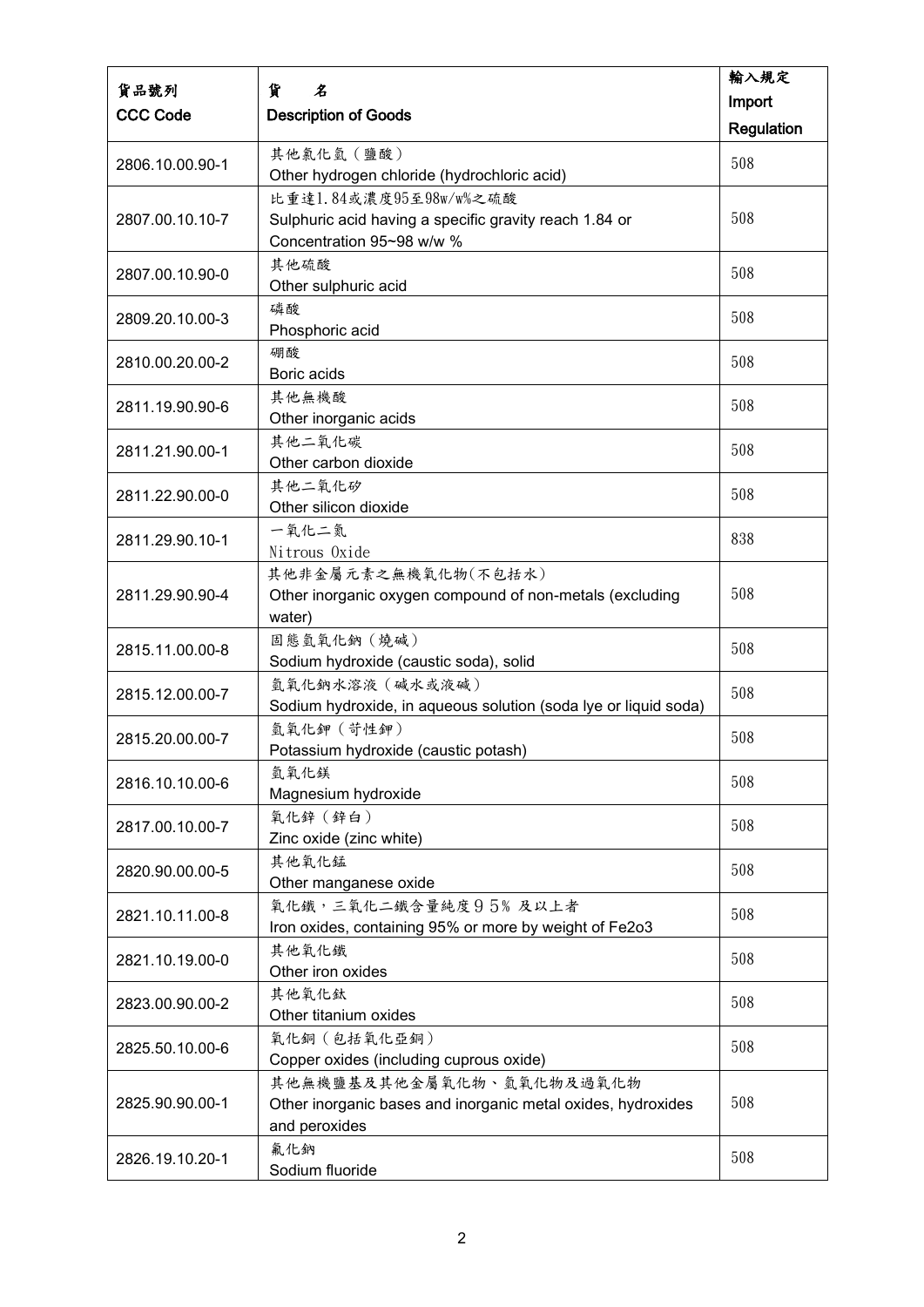| 貨品號列            | 貨<br>名                                                                                         | 輸入規定       |
|-----------------|------------------------------------------------------------------------------------------------|------------|
| <b>CCC Code</b> | <b>Description of Goods</b>                                                                    | Import     |
|                 |                                                                                                | Regulation |
| 2826.19.90.00-8 | 其他氟化物<br>Other fluorides                                                                       | 508        |
| 2827.10.00.00-5 | 氯化銨<br>Ammonium chloride                                                                       | 508        |
| 2827.20.00.00-3 | 氯化鈣<br>Calcium chloride                                                                        | 508        |
| 2827.31.00.00-0 | 鎂之氯化物<br>Chlorides of magnesium                                                                | 508        |
| 2827.39.20.00-8 | 錫之氯化物<br>Chlorides of tin                                                                      | 508        |
| 2827.39.40.00-4 | 鐵之氯化物<br>Chlorides of iron                                                                     | 508        |
| 2827.39.90.90-4 | 其他金屬氣化物(氣化鈉歸列2501)<br>Other metal chlorides (sodium chloride classified in 2501)               | 508        |
| 2827.60.10.00-2 | 金屬碘化物<br>lodides of metal                                                                      | 508        |
| 2828.10.10.00-2 | 漂白粉<br>Bleaching powder (chlorinated lime)                                                     | 508        |
| 2829.90.30.00-0 | 碘酸鹽及過碘酸鹽<br>lodates and periodates                                                             | 508        |
| 2830.90.90.90-5 | 其他硫化物;多硫化物,不論是否符合化學定義者<br>Other sulphides; polysulphides, whether or not chemically<br>defined | 508        |
| 2831.10.10.00-7 | 二亞硫磺酸鈉 (保險粉)<br>Sodium dithionite                                                              | 508        |
| 2832.10.00.00-8 | 亞硫酸鈉<br>Sodium sulphite                                                                        | 508        |
| 2832.20.00.00-6 | 其他亞硫酸鹽<br>Other sulphites                                                                      | 508        |
| 2833.11.00.00-6 | 硫酸二鈉<br>Disodium sulphate                                                                      | 508        |
| 2833.21.00.00-4 | 鎂之硫酸鹽<br>Sulphates of maganesium                                                               | 508        |
| 2833.22.00.00-3 | 鋁之硫酸鹽<br>Sulphates of aluminium                                                                | 508        |
| 2833.24.00.00-1 | 鎳之硫酸鹽<br>Sulphates of nickel                                                                   | 508        |
| 2833.25.00.00-0 | 銅之硫酸鹽<br>Sulphates of copper                                                                   | 508        |
| 2833.29.30.00-0 | 絡之硫酸鹽<br>Sulphates of chromium                                                                 | 508        |
| 2833.29.40.00-8 | 鋅之硫酸鹽<br>Sulphates of zinc                                                                     | 508        |
| 2833.29.90.90-8 | 其他硫酸鹽<br>Other sulphates                                                                       | 508        |
| 2833.30.10.00-1 | 絡礬<br>Chromium alums                                                                           | 508        |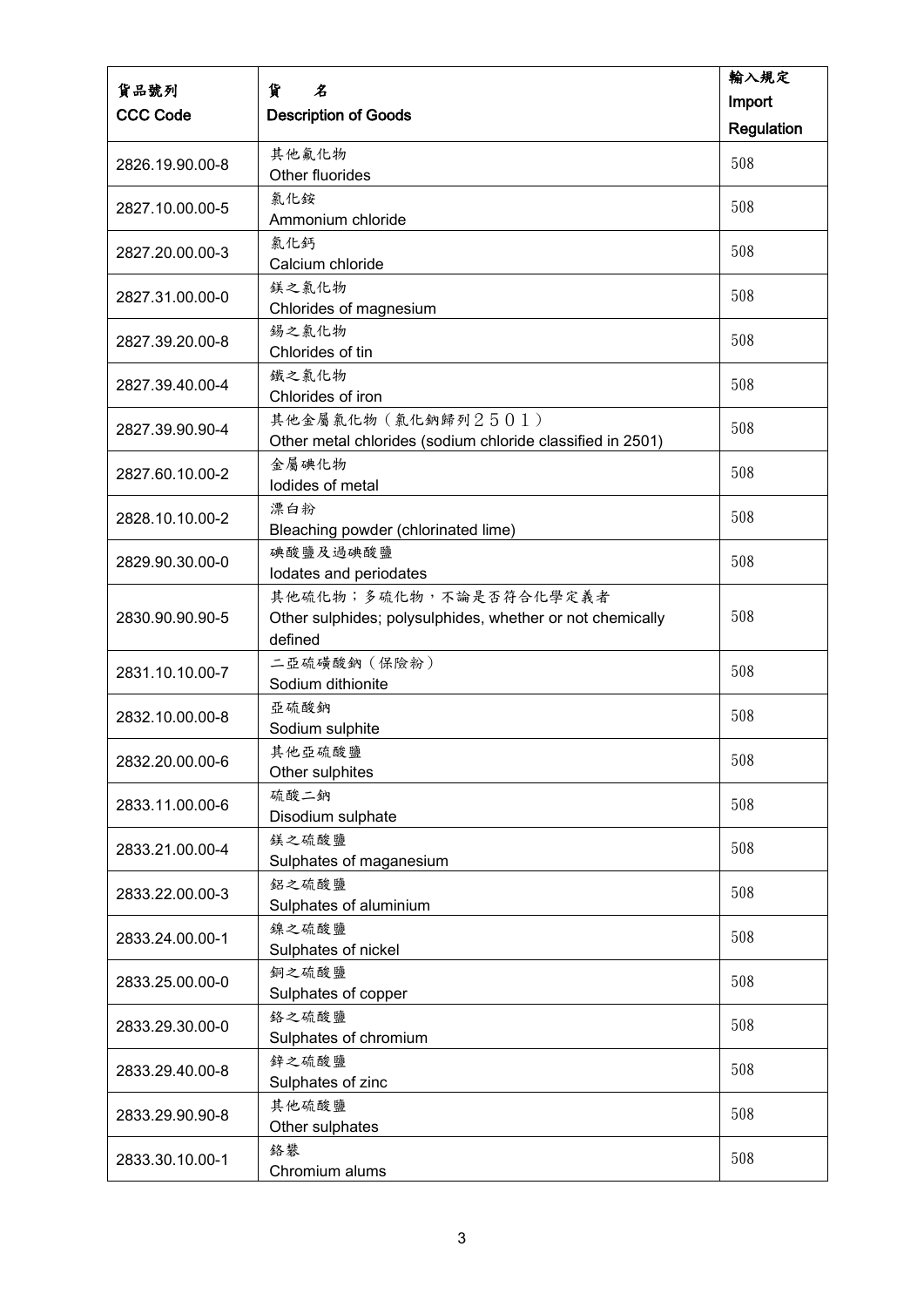|                 |                                                               | 輸入規定       |
|-----------------|---------------------------------------------------------------|------------|
| 貨品號列            | 貨<br>名                                                        | Import     |
| <b>CCC Code</b> | <b>Description of Goods</b>                                   | Regulation |
|                 | 其他礬                                                           |            |
| 2833.30.90.00-4 | Other alums                                                   | 508        |
|                 | 過氧硫酸鹽 (過硫酸鹽)                                                  |            |
| 2833.40.00.00-1 | Peroxosulphates (persulphates)                                | 508        |
|                 | 亞硝酸鈉                                                          |            |
| 2834.10.10.00-4 | Sodium nitrite                                                | 508        |
|                 | 其他亞硝酸鹽                                                        | 508        |
| 2834.10.90.00-7 | Other nitrites                                                |            |
| 2834.21.00.00-3 | 鉀之硝酸鹽                                                         | 508        |
|                 | Nitrates of potassium                                         |            |
| 2834.29.90.90-7 | 其他硝酸鹽                                                         | 508        |
|                 | Other nitrates                                                |            |
| 2835.22.00.00-1 | 一或二鈉之磷酸鹽                                                      | 508        |
|                 | Phosphate of mono- or disodium                                |            |
| 2835.24.00.00-9 | 鉀之磷酸鹽                                                         | 508        |
|                 | Phosphates of potassium                                       |            |
| 2835.25.00.00-8 | 磷酸氫鈣 (磷酸二鈣)                                                   | 826        |
|                 | Calcium hydrogenorthophosphate ("dicalcium phosphate")        |            |
| 2835.26.90.90-9 | 其他鈣之磷酸鹽                                                       | 508        |
|                 | Other phosphates of calcium                                   |            |
| 2835.29.90.10-3 | 三鈉之磷酸鹽                                                        | 508        |
|                 | Phosphate of trisodium                                        |            |
| 2835.29.90.90-6 | 其他磷酸鹽                                                         | 508        |
|                 | Other phosphates<br>三磷酸鈉 (三聚磷酸鈉), 不論是否符合化學定義者                 |            |
| 2835.31.00.00-0 | Sodium triphosphate (sodium tripolyphosphate), whether or not | 508        |
|                 | chemically defined                                            |            |
|                 | 其他聚磷酸鹽,不論是否符合化學定義者                                            |            |
| 2835.39.00.00-2 | Other polyphosphates, whether or not chemically defined       | 508        |
|                 | 碳酸鈉 (純鹼)                                                      |            |
| 2836.20.90.00-3 | Disodium carbonate                                            | 508        |
|                 | 碳酸氫鈉 (小蘇打)                                                    | 508        |
| 2836.30.00.00-0 | Sodium hydrogencarbonate (sodium bicarbonate)                 |            |
| 2836.40.00.00-8 | 碳酸鉀                                                           | 508        |
|                 | Potassium carbonates                                          |            |
| 2836.50.00.00-5 | 碳酸鈣                                                           | 508        |
|                 | Calcium carbonate                                             |            |
|                 | 碳酸鎂 (輕碳酸鎂、重碳酸鎂及鎂白在內)                                          |            |
| 2836.99.20.00-4 | Magnesium carbonate (including light magnesium carbonate,     | 508        |
|                 | heavy magnesium carbonate and magnesia alba)                  |            |
| 2836.99.90.90-0 | 其他碳酸鹽及過碳酸鹽                                                    | 508        |
|                 | Other carbonates and percarbonates                            |            |
| 2837.20.00.90-2 | 其他氰錯離子化合物                                                     | 508        |
|                 | Other complex cyanides                                        |            |
| 2839.11.00.00-0 | 偏矽酸鈉<br>Sodium metasilicates                                  | 508        |
|                 |                                                               |            |
| 2839.90.10.00-2 | 矽酸鋁<br>Aluminium silicate                                     | 508        |
|                 |                                                               |            |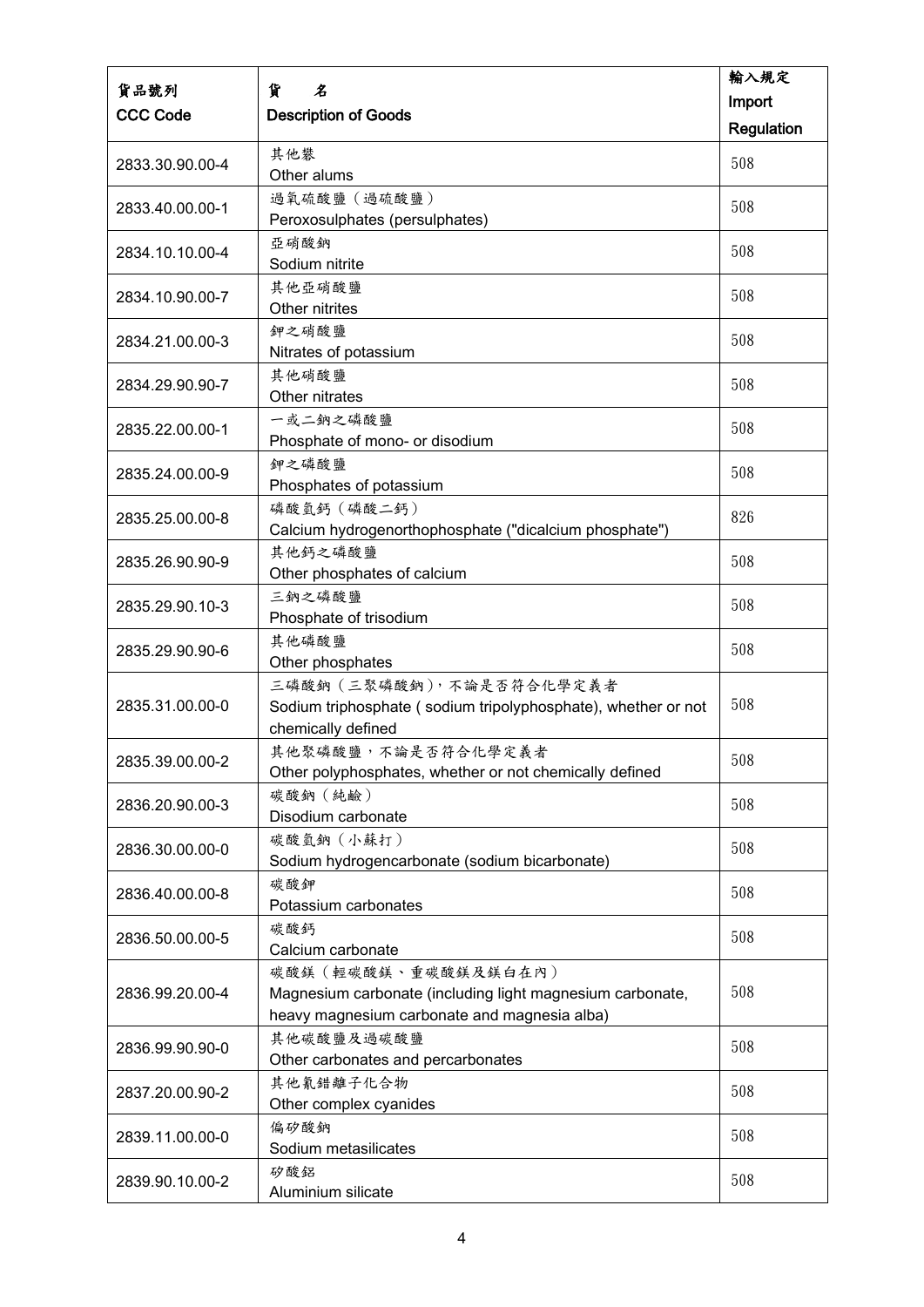| 貨品號列            | 貨<br>名                                                             | 輸入規定       |
|-----------------|--------------------------------------------------------------------|------------|
| <b>CCC Code</b> |                                                                    | Import     |
|                 | <b>Description of Goods</b>                                        | Regulation |
| 2839.90.30.00-8 | 矽酸鎂                                                                | 508        |
|                 | Magnesium silicate                                                 |            |
| 2839.90.90.00-5 | 其他矽酸鹽<br>Other silicates                                           | 508        |
|                 | 其他硼酸鹽                                                              |            |
| 2840.20.00.00-6 | Other borates                                                      | 508        |
| 2841.70.00.00-4 | 鉬酸鹽                                                                | 508        |
|                 | Molybdates                                                         |            |
| 2841.90.90.00-1 | 其他氧金屬或過氧金屬酸鹽<br>Other salts of oxometallic or peroxometallic acids | 508        |
|                 | 矽酸複鹽或錯鹽,包括鋁矽酸鹽水合物,不論是否符合化學定義                                       |            |
|                 | 者                                                                  |            |
| 2842.10.00.00-6 | Double or complex silicates, including aluminosilicates whether    | 508        |
|                 | or not chemically defined                                          |            |
|                 | 其他無機酸或過氧酸之鹽類,但不包括疊氮化合物                                             |            |
| 2842.90.90.00-0 | Other salts of inorganic acids or peroxoacids excluding azides     | 508        |
|                 | 過氧化氫,不論是否經尿素固定者                                                    |            |
| 2847.00.00.00-3 | Hydrogen peroxide, whether or not solidified with urea             | 508        |
|                 | 其他無機化合物                                                            |            |
| 2853.90.90.90-7 | Other inorganic compound                                           | 508        |
|                 | 正己烷                                                                | 508        |
| 2901.10.30.00-8 | N-hexane                                                           |            |
| 2901.29.90.00-4 | 其他不飽和非環烴                                                           | 508        |
|                 | Other acyclic hydrocarbons, unsaturated                            |            |
| 2902.19.00.90-5 | 其他環烷烴、環烯屬及環萜烯                                                      | 508        |
|                 | Other cyclanes, cyclenes and cycloterpenes                         |            |
| 2902.90.90.90-8 | 其他環烴                                                               | 508        |
|                 | Other cyclic hydrocarbons                                          |            |
| 2905.12.10.00-6 | 丙醇                                                                 | 508        |
|                 | Propan-1-ol (propyl alcohol)                                       |            |
| 2905.12.20.00-4 | 異丙醇<br>Propan-2-ol (isopropyl alcohol)                             | 508        |
|                 | 正丁醇                                                                |            |
| 2905.13.00.00-7 | Butan-1-ol (n-butyl alcohol)                                       | 508        |
|                 | 異丁醇                                                                |            |
| 2905.14.10.00-4 | Isobutyl alcohol                                                   | 508        |
|                 | 其他丁醇                                                               |            |
| 2905.14.90.00-7 | Other butanols                                                     | 508        |
|                 | 辛醇及其異構物                                                            | 508        |
| 2905.16.00.00-4 | Octanol (octyl alcohol) and isomers thereof                        |            |
|                 | 己醇、癸醇、十一醇                                                          | 508        |
| 2905.19.30.00-5 | Hexyl alcohol, decyl alcohol, undecyl alcohol                      |            |
| 2905.19.50.00-0 | 戊醇及其異構物                                                            | 508        |
|                 | Pentanol (amyl alcohol) and isomers thereof                        |            |
| 2905.19.90.90-3 | 其他飽和一元醇                                                            | 508        |
|                 | Other saturated monohydric alcohols                                |            |
| 2905.22.10.00-4 | 雄刈萱醇 (香茅醇)                                                         | 508        |
|                 | Citronellol                                                        |            |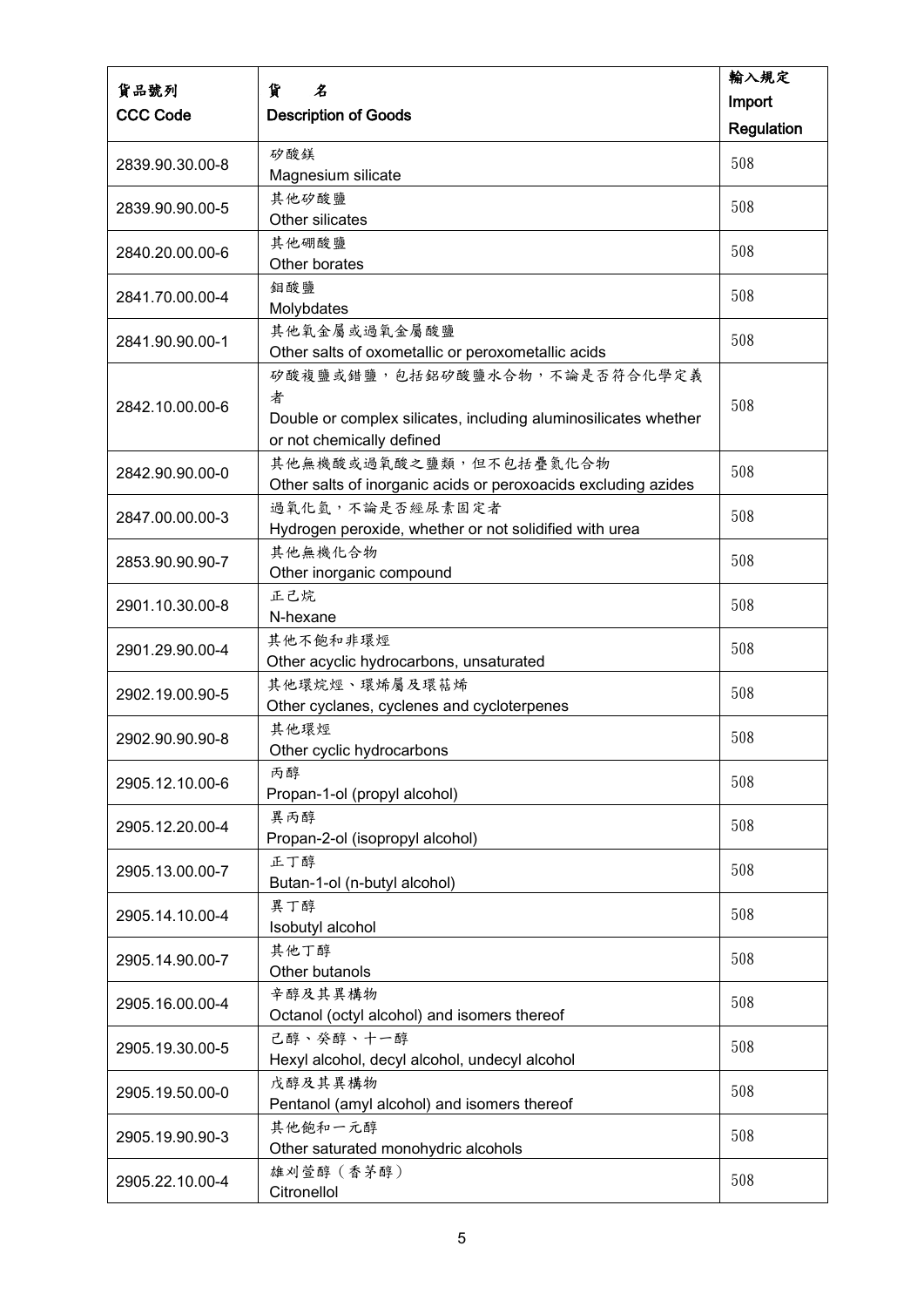| 貨品號列            | 貨<br>名                                                                                    | 輸入規定       |
|-----------------|-------------------------------------------------------------------------------------------|------------|
| <b>CCC Code</b> | <b>Description of Goods</b>                                                               | Import     |
|                 |                                                                                           | Regulation |
| 2905.22.90.00-7 | 其他非環萜烯醇                                                                                   | 508        |
|                 | Other acyclic terpene alcohols<br>其他不飽和一元醇                                                |            |
| 2905.29.90.90-1 | Other unsaturated monohydric alcohols                                                     | 508        |
| 2905.32.00.00-4 | $1, 2 - 5 =$                                                                              | 508        |
|                 | Propylene glycol (propane-1,2-diol)                                                       |            |
| 2905.39.12.00-3 | 丙二醇 (1,2-丙二醇除外)<br>Propylene glycol (other than proane-1,2-diol)                          | 508        |
|                 | 異戊四醇                                                                                      | 508        |
| 2905.42.00.00-2 | Pentaerythritol                                                                           |            |
| 2905.43.00.00-1 | 甘露醇                                                                                       | 508        |
|                 | Mannitol                                                                                  |            |
| 2905.44.00.00-0 | 山梨醇<br>D-glucitol (sorbitol)                                                              | 508        |
|                 | 丙三醇 (甘油)                                                                                  | 508        |
| 2905.45.00.00-9 | Glycerol                                                                                  |            |
| 2905.49.90.00-6 | 其他多元醇                                                                                     | 508        |
|                 | Other polyhydric alcohols                                                                 |            |
|                 | 其他非環醇之鹵化、磺化、硝化或亞硝化衍生物                                                                     |            |
| 2905.59.90.90-4 | Other halogenated, sulphonated, nitrated or nitrosated<br>derivatives of acyclic alcohols | 508        |
|                 | 薄荷腦                                                                                       |            |
| 2906.11.00.00-8 | Menthol                                                                                   | 508        |
| 2906.13.20.00-2 | 肌醇                                                                                        | 809        |
|                 | Inositols                                                                                 |            |
| 2906.19.10.00-8 | 龍腦,冰片                                                                                     | 508        |
|                 | Borneol, champhor baroos<br>1-萜烯-8-醇                                                      |            |
| 2906.19.20.00-6 | <b>Terpineols</b>                                                                         | 508        |
|                 | 其他環烷、環烯或環 烯醇及其鹵化、磺化、硝化或亞硝化衍生                                                              |            |
|                 | 物                                                                                         |            |
| 2906.19.90.00-1 | Other cyclanic, cyclenic or cycloterpenic alcohol and cyclic                              | 508        |
|                 | alcohols and their halogenated, sulphonated nitrated or                                   |            |
|                 | nitrosated derivatives                                                                    |            |
| 2906.21.00.00-6 | 苯甲醇<br>Benzyl alcohol                                                                     | 508        |
|                 | 其他芳香族醇及其鹵化、環化、硝化或亞硝化衍生物                                                                   |            |
|                 | Other aromatic alcohols and cyclic alcohols and their                                     | 508        |
| 2906.29.00.90-9 | halogenated, sulphonated, nitrated or nitrosated                                          |            |
|                 | derivatives                                                                               |            |
| 2907.12.10.10-2 | 間-甲酚                                                                                      | 508        |
|                 | m-Cresol                                                                                  |            |
| 2907.12.10.90-5 | 其他甲酚<br>Other cresols                                                                     | 508        |
|                 | 其他一元酚及其鹽類                                                                                 | 508        |
| 2907.19.00.90-0 | Other monophenols and their salts                                                         |            |
| 2907.29.90.00-8 | 其他多元酚及其鹽類                                                                                 | 508        |
|                 | Other polyphenols and their salts                                                         |            |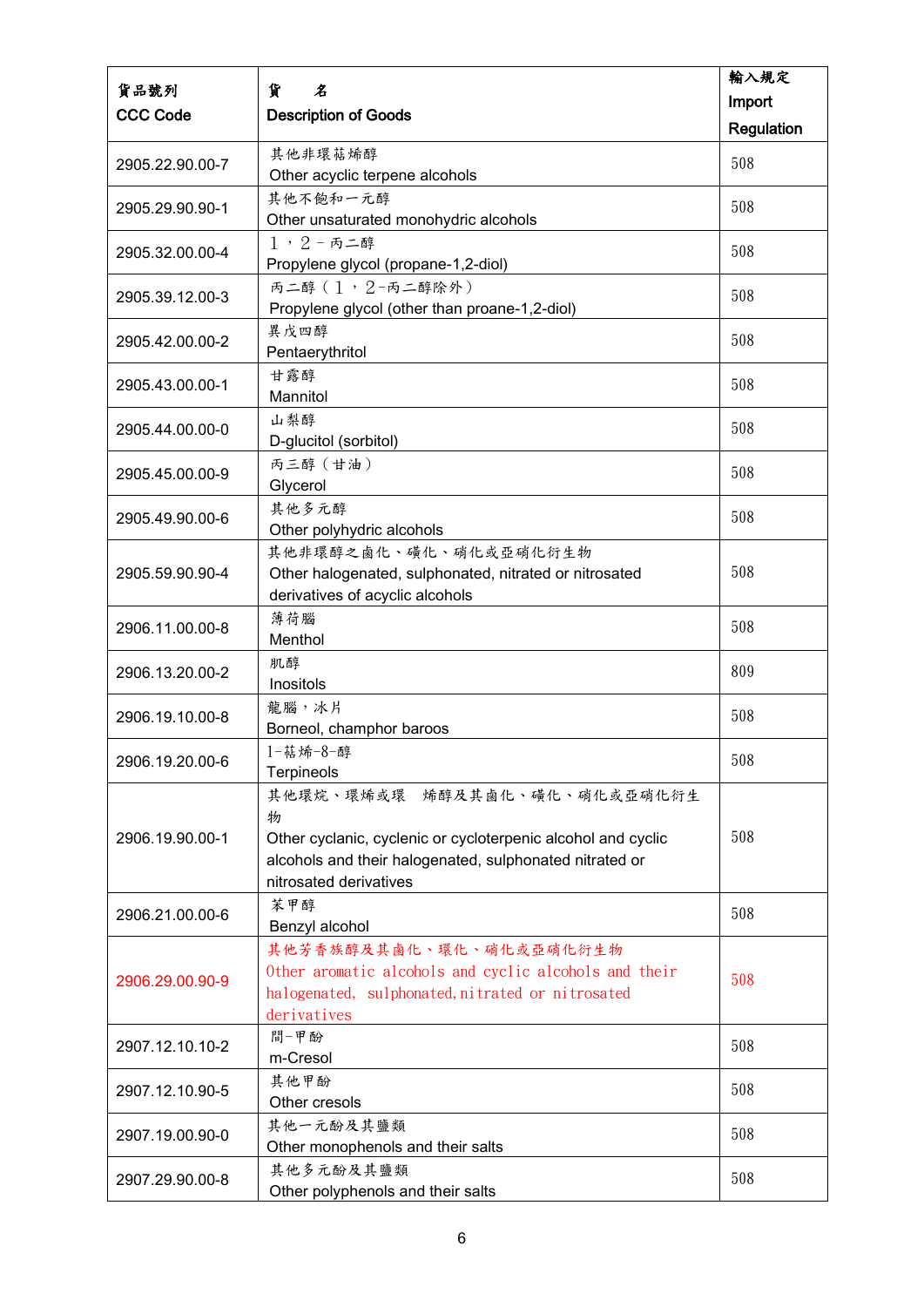|                 |                                                                                         | 輸入規定       |
|-----------------|-----------------------------------------------------------------------------------------|------------|
| 貨品號列            | 貨<br>名                                                                                  | Import     |
| <b>CCC Code</b> | <b>Description of Goods</b>                                                             | Regulation |
|                 | 其他環烷、環烯、或環萜烯醚及其鹵化、磺化、硝化或亞硝化衍                                                            |            |
| 2909.20.90.00-5 | 生物<br>Other cyclanic, cyclenic or cycloterpenic ethers and their                        | 508        |
|                 | halogenated sulphonated, nitrated or nitrosated derivatives                             |            |
|                 | 其他芳香醚及其鹵化、磺化、硝化或亞硝化衍生物                                                                  |            |
| 2909.30.90.90-4 | Other aromatic ethers and their halogenated, sulphonated,                               | 508        |
|                 | nitrated or nitrosated or nitrosated derivatives                                        |            |
|                 | 其他醚醇及其鹵化、磺化、硝化或亞硝化衍生物                                                                   |            |
| 2909.49.99.00-3 | Other ether alcohols and their halogenated, sulphonated,                                | 508        |
|                 | nitrated or nitrosated derivatives                                                      |            |
| 2909.50.10.00-5 | 癒瘡木酚                                                                                    | 508        |
|                 | Guaiacol                                                                                |            |
|                 | 醚酚、醚醇酚及其鹵化、磺化、硝化或亞硝化衍生物,香料用                                                             |            |
| 2909.50.20.00-3 | Ether-phenols, ether-alcohol-phenols and their halogenated,                             | 508        |
|                 | sulphonated, nitrated or nitrosated derivatives, for perfumery                          |            |
|                 | purposes                                                                                |            |
|                 | 其他醚酚、醚醇酚及其鹵化、磺化、硝化或亞硝化衍生物                                                               | 508        |
| 2909.50.90.00-8 | Other ether-phenols, ether-alcohol-phenols and their                                    |            |
|                 | halogenated, sulphonated, nitrated or nitrosated derivatives                            |            |
|                 | 過氧化醇、過氧化醚、過氧化酮及其鹵化、磺化、硝化或亞硝化                                                            |            |
|                 | 衍生物,香料用                                                                                 | 508        |
| 2909.60.20.00-1 | Alcohol peroxides, ether peroxides, ketone peroxides and their                          |            |
|                 | halogenated, sulphonated, nitrated or nitrosated derivatives, for<br>perfumery purposes |            |
|                 | 其他具有三員環之環氧化物、環氧醇、環氧酚及環氧醚及其鹵                                                             |            |
|                 | 化、磺化、硝化或亞硝化衍生物                                                                          |            |
| 2910.90.90.90-8 | Other epoxides, epoxyalcohols, epoxyphenols and epoxyethers,                            | 508        |
|                 | with a three-membered ring, and their halogenated,                                      |            |
|                 | sulphonated, nitrated or nitrosated derivatives                                         |            |
|                 | 已否具有其他氧官能基之缩醛及半缩醛及其鹵化、磺化、硝化或                                                            |            |
|                 | 亞硝化衍生物                                                                                  |            |
| 2911.00.00.00-4 | Acetals and hemiacetals, whether or not with other oxygen                               | 508        |
|                 | function, and their halogenated, sulphonated, nitrated or                               |            |
|                 | nitrosated derivatives                                                                  |            |
|                 | 乙醛 (醋醛)                                                                                 | 508        |
| 2912.12.00.00-9 | Ethanal (acetaldehyde)                                                                  |            |
|                 | 丁醛                                                                                      | 508        |
| 2912.19.00.20-8 | Butyraldehyde                                                                           |            |
| 2912.19.00.90-3 | 其他無其他氧官能基之非環醛                                                                           | 508        |
|                 | Other acyclic aldehydes without other oxygen function                                   |            |
| 2912.21.00.00-8 | 苯甲醛 (苯醛)                                                                                | 508        |
|                 | Benzaldehyde                                                                            |            |
| 2912.29.00.00-0 | 未列名無其他氧官能基之環狀醛                                                                          | 508        |
|                 | Cyclic aldehydes without oxygen other function, n. e. s.                                |            |
| 2912.41.00.00-4 | 香草精 (4-羥-3-甲氧苯甲醛)                                                                       | 508        |
|                 | Vanillin (4 - hydroxy - 3 - methoxybenzaldehyde)                                        |            |
| 2912.42.00.00-3 | 乙基香草精(3-乙氧-4-羥苯甲醛)                                                                      | 508        |
|                 | Ethylvanillin (3 - ethoxy - 4 - hydroxybenzaldehyde)                                    |            |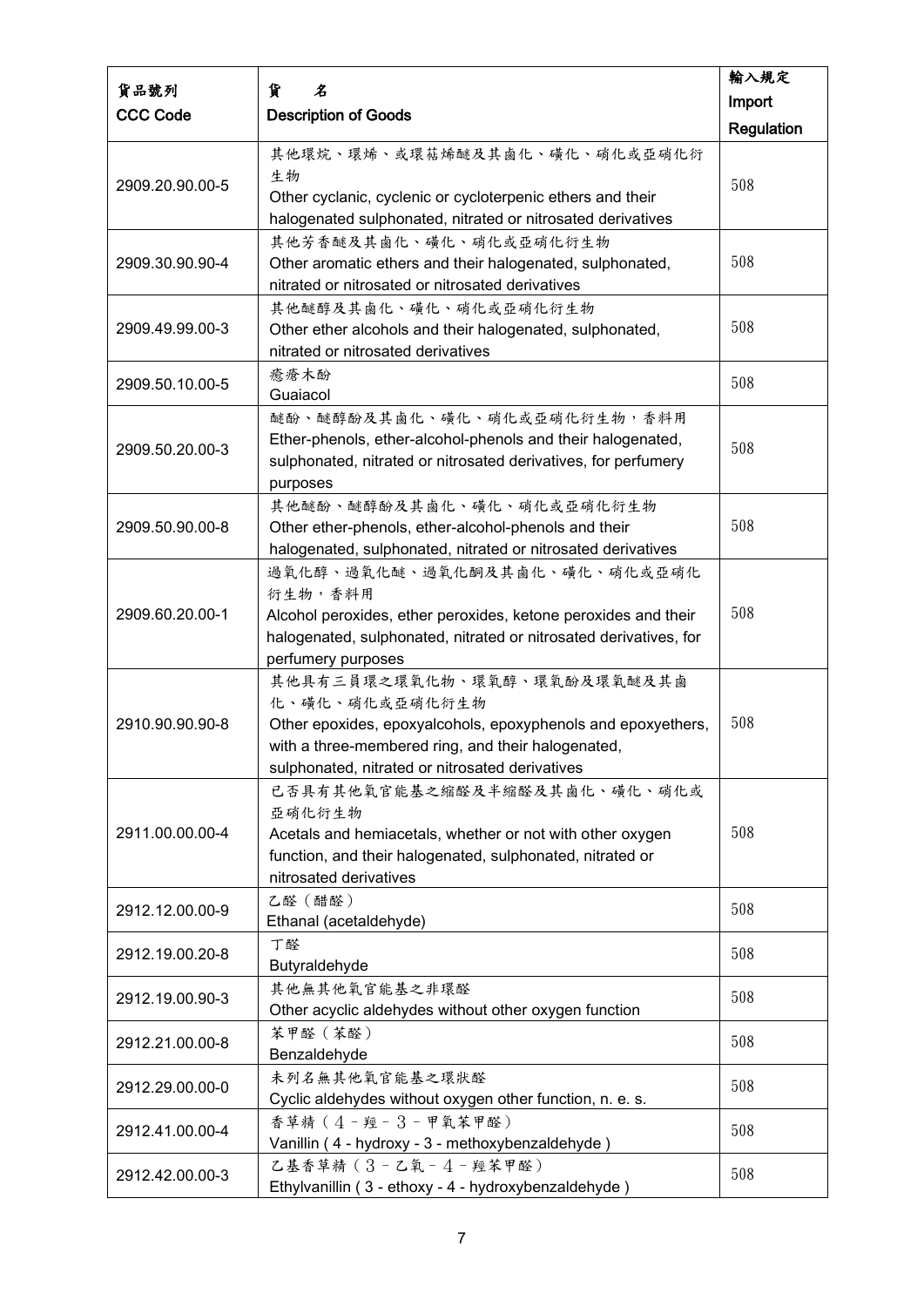|                 |                                                                                                                     | 輸入規定       |
|-----------------|---------------------------------------------------------------------------------------------------------------------|------------|
| 貨品號列            | 貨<br>名                                                                                                              | Import     |
| <b>CCC Code</b> | <b>Description of Goods</b>                                                                                         | Regulation |
| 2912.49.10.00-4 | 香料用醛<br>Aldehydes of a kind used for perfumery and flavouring purposes                                              | 508        |
| 2912.49.20.10-0 | 醛醇<br>Aldehyde-alcohols                                                                                             | 508        |
| 2912.49.90.00-7 | 未列名醛醚、醛酚及具有其他氧官能基之醛<br>Aldehyde-ethers, aldehyde-phenols and aldehydes with other<br>oxygen function, n. e. s.      | 508        |
| 2914.11.00.00-8 | 丙酮<br>Acetone                                                                                                       | 508        |
| 2914.19.00.00-0 | 未列名無其他氧官能基之無環酮<br>Acyclic ketones without other oxygen function, n. e. s.                                           | 508        |
| 2914.23.00.00-4 | 紫羅蘭酮及甲基紫羅蘭酮<br>Ionones and methylionones                                                                            | 508        |
| 2914.29.10.00-6 | 樟腦<br>Camphor                                                                                                       | 508        |
| 2914.29.90.00-9 | 其他無其他氧官能基之環烷酮、環烯酮或環萜烯酮<br>Other cyclanic, cyclenic or cycloterpenic ketones without other<br>oxygen function        | 508        |
| 2914.39.00.90-7 | 無其他氧官能基之其他芳香族酮<br>Other aromatic ketones without other oxygen function                                              | 508        |
| 2914.40.90.00-4 | 其他酮醇及酮醛<br>Other ketone-alcohols and ketone-aldehydes                                                               | 508        |
| 2914.50.00.00-0 | 酮酚及具有其他氧官能基之酮<br>Ketone-phenols and ketones with other oxygen function                                              | 508        |
| 2914.69.00.00-9 | 其他醌<br>Other quinones                                                                                               | 508        |
| 2914.79.00.90-8 | 其他酮或醌之鹵化、磺化、硝化或亞硝化衍生物<br>Other halogenated, sulphonated, nitrated or nitrosated<br>derivatives of ketone or quinone | 508        |
| 2915.11.00.00-7 | 蟻酸(甲酸)<br>Formic acid                                                                                               | 508        |
| 2915.13.00.00-5 | 蟻酸之酯類<br>Esters of formic acid                                                                                      | 508        |
| 2915.21.00.00-5 | 醋酸 (乙酸)<br>Acetic acid                                                                                              | 508        |
| 2915.29.10.00-5 | 醋酸鈉 (乙酸鈉)<br>Sodium acetate                                                                                         | 508        |
| 2915.29.90.00-8 | 其他醋酸鹽<br>Other acetic acid salts                                                                                    | 508        |
| 2915.31.00.00-3 | 醋酸乙酯<br>Ethyl acetate                                                                                               | 508        |
| 2915.33.00.00-1 | 醋酸正丁酯<br>N-butyl acetate                                                                                            | 508        |
| 2915.39.00.00-5 | 其他醋酸之酯類<br>Other esters of acetic acid                                                                              | 508        |
| 2915.50.10.00-7 | 丙酸<br>Propionic acid                                                                                                | 508        |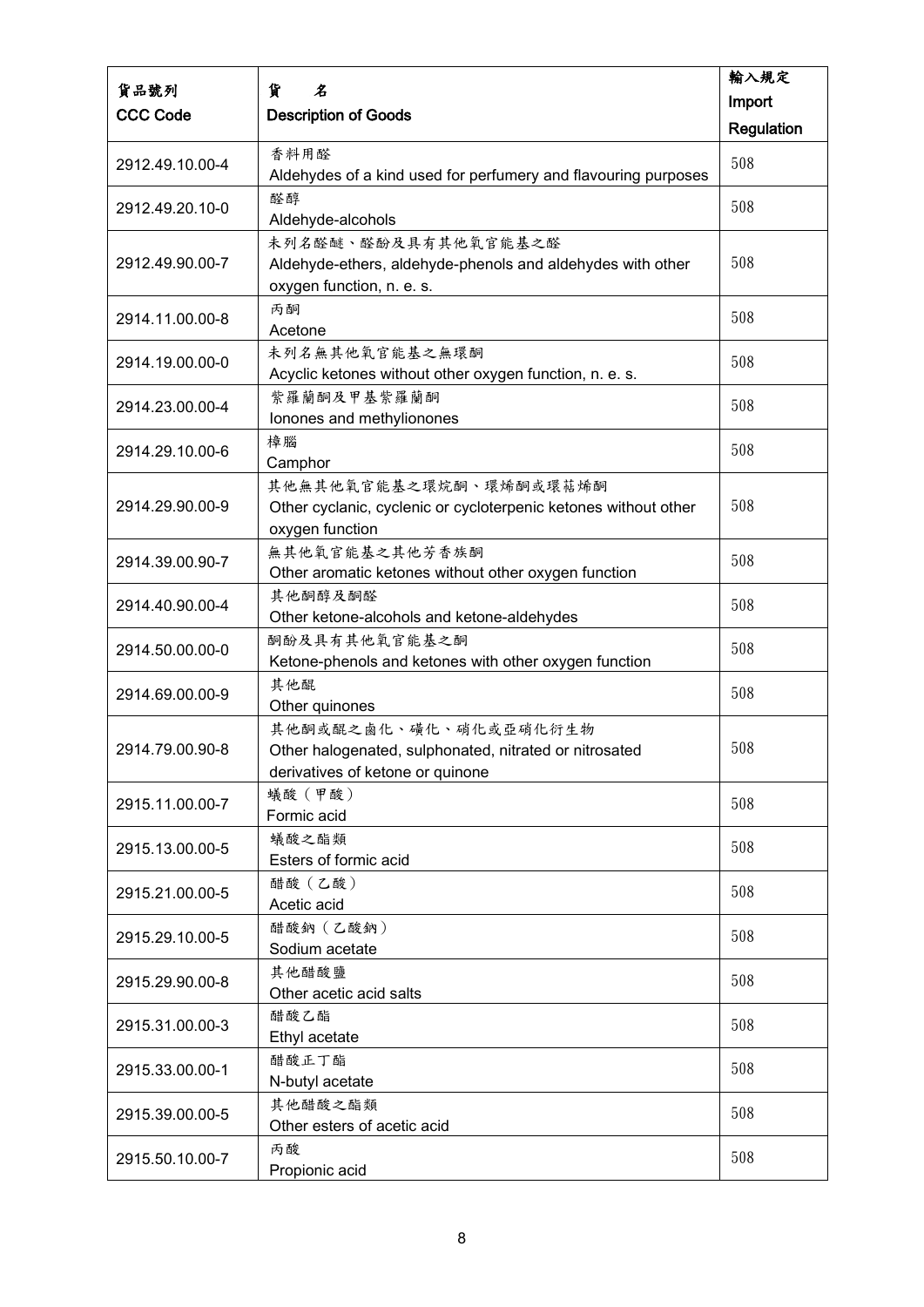|                 |                                                                                                                 | 輸入規定       |
|-----------------|-----------------------------------------------------------------------------------------------------------------|------------|
| 貨品號列            | 貨<br>名                                                                                                          | Import     |
| <b>CCC Code</b> | <b>Description of Goods</b>                                                                                     | Regulation |
|                 | 丙酸鹽類及酯類                                                                                                         |            |
| 2915.50.20.00-5 | Propionic salts and esters                                                                                      | 508        |
|                 | 丁酸、戊酸、其鹽類及酯類                                                                                                    |            |
| 2915.60.00.00-7 | Butyric acids, valeric acids, their salts and esters                                                            | 508        |
|                 | 硬脂酸(化學級)                                                                                                        |            |
| 2915.70.11.00-2 | Stearic acid, chemically pure                                                                                   | 508        |
|                 | 硬脂酸鹽類                                                                                                           |            |
| 2915.70.12.00-1 | Salts of stearic acid                                                                                           | 508        |
|                 | 硬脂酸酯類                                                                                                           | 508        |
| 2915.70.13.00-0 | Esters of stearic                                                                                               |            |
| 2915.70.21.00-0 | 十六酸 (軟脂酸)                                                                                                       | 508        |
|                 | Palmitic acid                                                                                                   |            |
| 2915.70.22.00-9 | 十六酸 (軟脂酸)鹽類及酯類                                                                                                  | 508        |
|                 | Salts and esters of palmitic acid                                                                               |            |
| 2915.90.20.00-7 | 十碳第三飽和脂肪酸                                                                                                       | 508        |
|                 | C10-tert saturated fatty acid                                                                                   |            |
| 2915.90.30.00-5 | 十二酸 (月桂酸)                                                                                                       | 508        |
|                 | Lauric acid                                                                                                     |            |
| 2915.90.40.00-3 | 十四酸 (肉豆蔻酸)                                                                                                      | 508        |
|                 | Myristic acid                                                                                                   |            |
| 2915.90.60.90-9 | 其他十二酸酯類及十四酸酯類                                                                                                   | 508        |
|                 | Other esters of lauric acid and myristic acid                                                                   |            |
|                 | 其他飽和非環一元羧酸及酸酐、鹵化物、過氧化物及過氧酸;其                                                                                    |            |
| 2915.90.90.90-3 | 鹵化、磺化、硝化或亞硝化衍生物                                                                                                 | 508        |
|                 | Other saturated acyclic monocarboxylic acids and their<br>anhydrides, halides, peroxides and peroxyacids; their |            |
|                 | halogenated, sulphonated, nitrated or nitrosated derivatives                                                    |            |
|                 | 丙烯酸之鹽類                                                                                                          |            |
| 2916.11.20.00-2 | Salts of acrylic acid                                                                                           | 508        |
|                 | 丙烯酸乙酯                                                                                                           |            |
| 2916.12.00.20-1 | Ethyl acrylate                                                                                                  | 508        |
|                 | 其他甲基丙烯酸之酯類                                                                                                      |            |
| 2916.14.90.00-4 | Other esters of methacrylic acid                                                                                | 508        |
|                 | 油酸、亞麻仁油酸或次亞麻仁油酸                                                                                                 |            |
| 2916.15.10.00-0 | Oleic, linoleic or linolenic acids                                                                              | 508        |
|                 | 油酸、亞麻仁油酸或次亞麻仁油酸之鹽類及酯類                                                                                           | 508        |
| 2916.15.20.00-8 | Salts and esters of oleic, linoleic or linolenic acids                                                          |            |
|                 | 其他不飽和非環一元羧酸、其酐、鹵化物、過氧化物、過氧酸及                                                                                    |            |
| 2916.19.00.00-8 | 其衍生物                                                                                                            | 508        |
|                 | Other unsaturated acyclic monocarboxylic acids, their                                                           |            |
|                 | anhydrides, halides, peroxides, peroxyacids and theirderivatives                                                |            |
|                 | 環烷、環烯或環萜烯一元羧酸、其酐、鹵化物、過氧化物、過氧                                                                                    |            |
|                 | 酸及其衍生物                                                                                                          |            |
| 2916.20.00.00-5 | Cyclanic, cyclenic or cycloterpenic monocarboxylic acids, their                                                 | 508        |
|                 | anhydrides, halides, peroxides, peroxyacids and their                                                           |            |
|                 | derivatives                                                                                                     |            |
| 2916.31.00.10-0 | 苯甲酸乙酯<br>Benzoic acid ethyl ester (Ethyl benzoate)                                                              | 508        |
|                 |                                                                                                                 |            |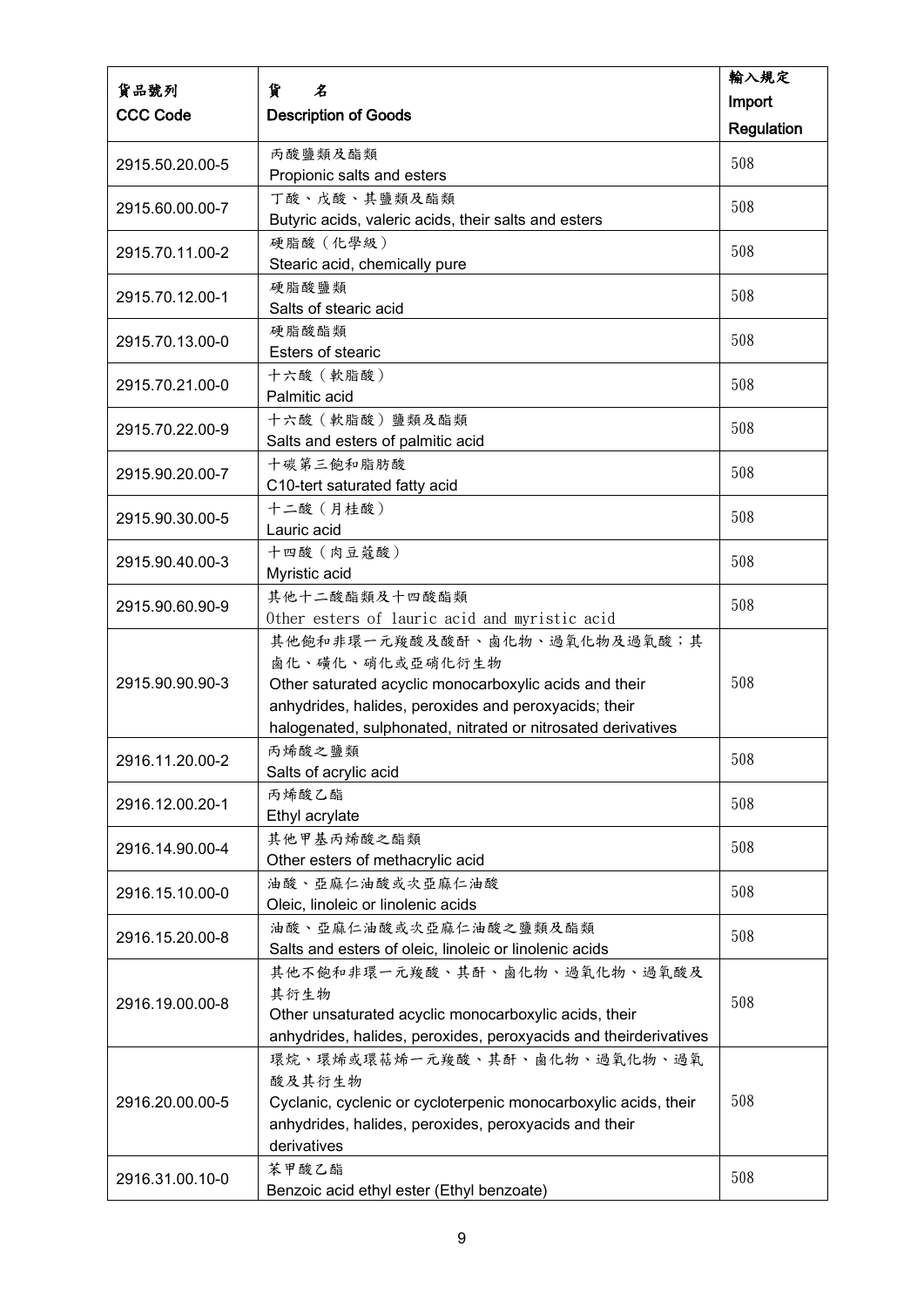|                 |                                                                   | 輸入規定       |
|-----------------|-------------------------------------------------------------------|------------|
| 貨品號列            | 貨<br>名                                                            | Import     |
| <b>CCC Code</b> | <b>Description of Goods</b>                                       | Regulation |
|                 | 苯甲酸(安息香酸)、其鹽類及酯類(苯甲酸乙酯除外)                                         |            |
| 2916.31.00.90-3 | Benzoic acid, its salts and esters (other than benzoic acid ethyl | 508        |
|                 | ester)                                                            |            |
|                 | 過氧化苯甲醯                                                            |            |
| 2916.32.10.00-9 | Benzoyl peroxide                                                  | 508        |
|                 | 苯醋酸乙酯                                                             |            |
| 2916.39.11.10-9 | Ethyl phenylacetate                                               | 508        |
|                 | 苯醋酸甲酯                                                             |            |
| 2916.39.11.30-5 | Methyl phenylacetate                                              | 508        |
|                 | 苯醋酸2-苯乙酯                                                          |            |
| 2916.39.11.40-3 | 2-phenylethyl phenylacetate                                       | 508        |
|                 | 其他苯醋酸之酯類                                                          | 508        |
| 2916.39.19.00-3 | Other esters of phenylacetic acid                                 |            |
|                 | 其他芳香族一元羧酸、其酐、鹵化物、過氧化物、過氧酸及其衍                                      |            |
| 2916.39.90.00-5 | 生物                                                                | 508        |
|                 | Other aromatic monocarboxylic acids, their anhydrides, halides,   |            |
|                 | peroxides, peroxyacids and their derivatives                      |            |
| 2917.11.10.00-3 | 草酸 (乙二酸)                                                          | 508        |
|                 | Oxalic acid                                                       |            |
| 2917.11.20.00-1 | 草酸之鹽類及酯類                                                          | 508        |
|                 | Salts and esters of oxalic acid                                   |            |
| 2917.12.10.00-2 | 己二酸                                                               | 508        |
|                 | Adipic acid                                                       |            |
| 2917.13.00.00-3 | 壬二酸、癸二酸、其鹽類及酯類                                                    | 508        |
|                 | Azelaic acid, sebacic acid, their salts and esters<br>反丁烯二酸       |            |
| 2917.19.20.00-3 | Fumaric acid                                                      | 508        |
|                 | 其他非環多元羧酸、其酐、鹵化物、過氧化物、過氧酸及其衍生                                      |            |
|                 | 物                                                                 |            |
| 2917.19.90.90-9 | Other acyclic polycarboxylic acids, their anhydrides, halides,    | 508        |
|                 | peroxides, peroxyacids and their derivatives                      |            |
|                 | 乳酸                                                                |            |
| 2918.11.10.00-2 | Lactic acid                                                       | 508        |
| 2918.11.20.00-0 | 其他乳酸鹽類及酯類                                                         | 508        |
|                 | Other salts and esters of lactic acid                             |            |
| 2918.12.00.00-3 | 酒石酸                                                               | 508        |
|                 | Tartaric acid                                                     |            |
| 2918.13.00.00-2 | 酒石酸之鹽類及酯類                                                         | 508        |
|                 | Salts and esters of tartaric acid                                 |            |
| 2918.14.00.00-1 | 檸檬酸                                                               | 508        |
|                 | Citric acid                                                       |            |
| 2918.15.10.00-8 | 檸檬酸鈣                                                              | 508        |
|                 | Calcium citrate                                                   |            |
| 2918.15.90.00-1 | 其他檸檬酸之鹽及酯類                                                        | 508        |
|                 | Other citrates and their esters                                   |            |
| 2918.16.00.00-9 | 葡萄糖酸、其鹽類及酯類                                                       | 508        |
|                 | Gluconic acid, its salts and esters                               |            |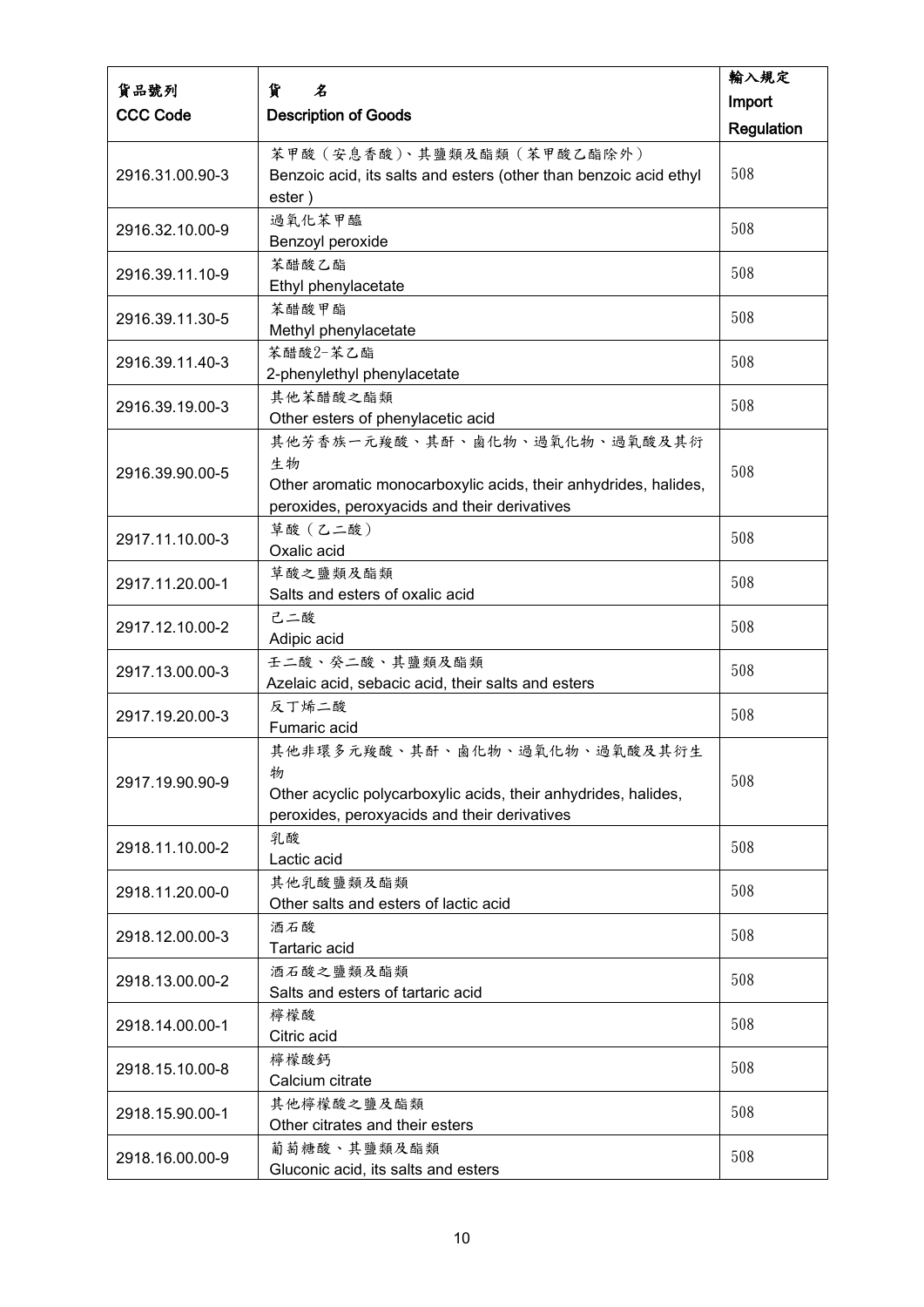|                 |                                                                  | 輸入規定              |
|-----------------|------------------------------------------------------------------|-------------------|
| 貨品號列            | 貨<br>名                                                           | Import            |
| <b>CCC Code</b> | <b>Description of Goods</b>                                      | <b>Regulation</b> |
|                 | 其他具有醇官能基但無其他氧官能基之羧酸,其酐、鹵化物、過                                     |                   |
|                 | 氧化物、過氧酸及其衍生物                                                     |                   |
| 2918.19.90.90-8 | Other carboxylic acids with alcohol function but without other   | 508               |
|                 | oxygen function, their anhydrides, halides, peroxides,           |                   |
|                 | peroxyacids and their derivatives                                |                   |
|                 | 柳酸及其鹽類                                                           |                   |
| 2918.21.00.00-2 | Salicylic acid and its salts                                     | 508               |
|                 | 柳酸之其他酯類及其鹽類                                                      |                   |
| 2918.23.00.00-0 | Other esters of salicylic acid and their salts                   | 508               |
|                 | 其他具有酚官能基但無其他氧官能基之羧酸,其酐、鹵化物、過                                     |                   |
|                 | 氧化物、過氧酸及其衍生物                                                     |                   |
| 2918.29.00.90-5 | Other carboxylic acids with phenol function but without other    | 508               |
|                 | oxygen function, their anhydrides, halides, peroxides,           |                   |
|                 | peroxyacids and their derivatives                                |                   |
|                 | 具有醛或酮官能基但無其他氧官能基之羧酸、其酐、鹵化物、過                                     |                   |
|                 | 氧化物、過氧酸及其衍生物                                                     |                   |
| 2918.30.00.00-1 | Carboxylic acids with aldehyde or ketone function but without    | 508               |
|                 | other oxygen function, their anhydrides, halides, peroxides,     |                   |
|                 | peroxyacids and their derivatives                                |                   |
|                 | 其他附加有氧官能基之羧酸及其酐、鹵化物、過氧化物及過氧                                      |                   |
|                 | 酸;其鹵化、磺化、硝化或亞硝化衍生物                                               |                   |
| 2918.99.00.90-0 | Other carboxylic acids with additional oxygen function and their | 508               |
|                 | anhydrides, halides, peroxides and peroxyacids; their            |                   |
|                 | halogenated, sulphonated, nitrated or nitrosated derivatives     |                   |
|                 | 其他磷酸酯及其鹽類 (包括乳醯磷酸);其鹵化、磺化、硝化或                                    |                   |
|                 | 亞硝化衍生物                                                           |                   |
| 2919.90.90.90-9 | Other phosphoric esters and their salts, including               | 508               |
|                 | lactophosphates; their halogenated, sulphonated, nitrated or     |                   |
|                 | nitrosated derivatives<br>其他硫酸酯及其鹽類,及其鹵化、磺化、硝化或亞硝化衍生物            |                   |
| 2920.90.10.90-3 | Other sulphuric esters and their salts, and their halogenated,   | 508               |
|                 | sulphonated, nitrated or nitrosated derivatives                  |                   |
|                 | 碳酸酯及其鹽類,及其鹵化、磺化、硝化或亞硝化衍生物                                        |                   |
| 2920.90.39.00-9 | Carbonic ester and their salts, and their halogenated,           | 508               |
|                 | sulphonated, nitrated or nitrosated derivatives                  |                   |
|                 | 其他非金屬之其他無機酸之酯類(鹵化氫之酯類除外)及其鹽                                      |                   |
|                 | 類;其鹵化、磺化、硝化或亞硝化衍生物                                               |                   |
| 2920.90.90.90-6 | Other esters of other inorganic acids of non-metals (excluding   | 508               |
|                 | esters of hydrogen halides) and their salts; their halogenated,  |                   |
|                 | sulphonated, nitrated or nitrosated derivatives                  |                   |
|                 | 二甲胺或三甲胺及其鹽類                                                      |                   |
| 2921.11.00.30-3 | Dimethylamine or trimethylamine and their salts                  | 508               |
|                 | 其他非環一元胺及其衍生物;其鹽類                                                 |                   |
| 2921.19.00.90-2 | Other acylic monoamines and their derivatives; salts thereof     | 508               |
|                 | 離胺酸 (二胺基己酸)及其酯類;其鹽類                                              | 508               |
| 2922.41.00.00-2 | Lysine and its esters; salts thereof                             |                   |
|                 | 麩胺酸(戊二胺基酸)                                                       | 508               |
| 2922.42.10.00-9 | Glutamic acid                                                    |                   |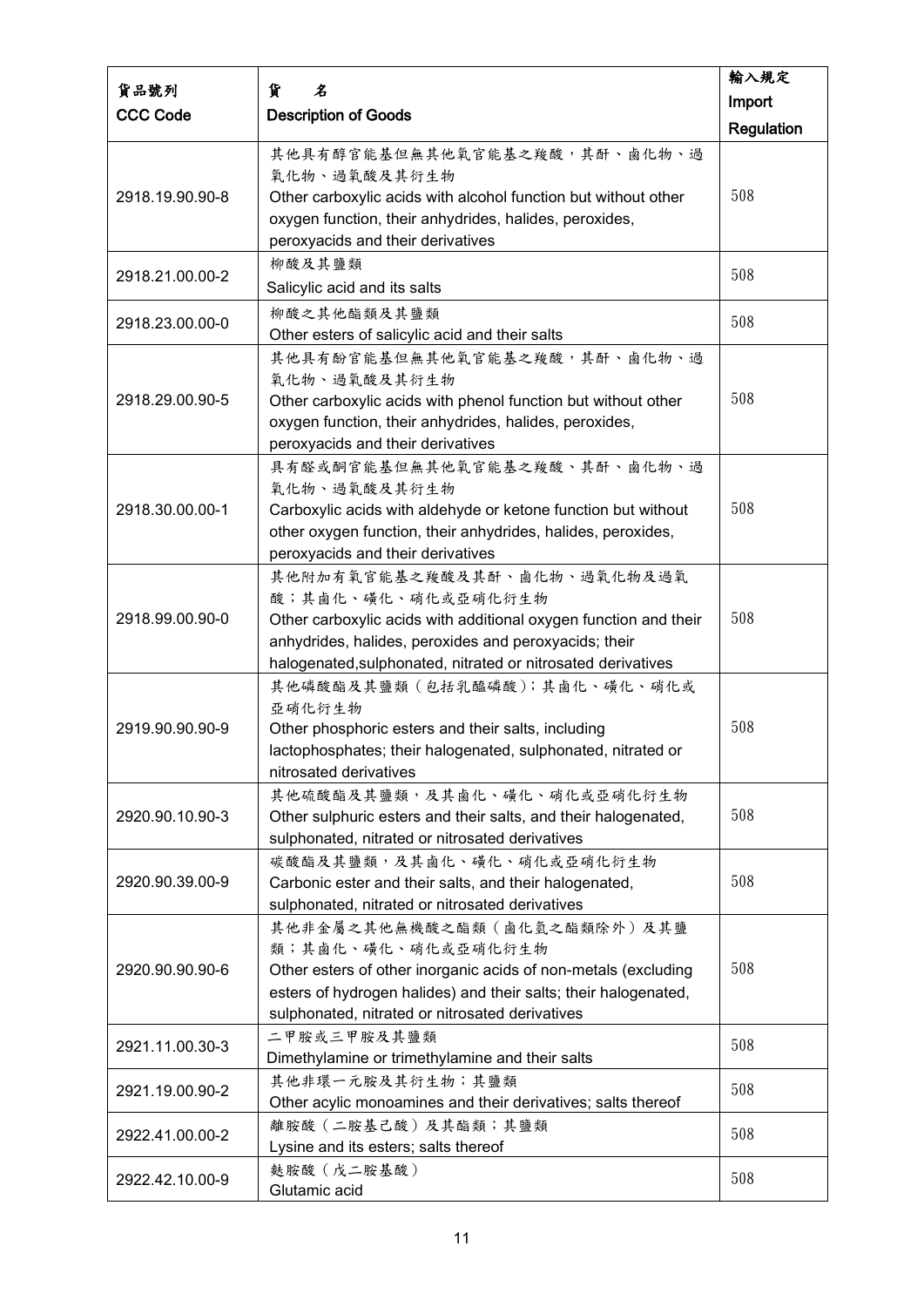| 貨品號列            | 貨<br>名                                                        | 輸入規定              |
|-----------------|---------------------------------------------------------------|-------------------|
|                 |                                                               | Import            |
| <b>CCC Code</b> | <b>Description of Goods</b>                                   | <b>Regulation</b> |
| 2922.42.21.00-6 | 麩胺酸鈉                                                          | 508               |
|                 | Mono sodium glutamate                                         |                   |
| 2922.49.10.00-2 | DL-苯胺基乙酸                                                      | 508               |
|                 | DI-phenyl glycine                                             |                   |
|                 | 美非那米克酸 [N-(2,3-二甲基苯基)胺基苯甲酸]                                   |                   |
| 2922.49.20.00-0 | Mefenamic acid (N-(2,3-xylyl) anthranilic acid); (2-[(2,3-    | 508               |
|                 | Dimethylphenyl)amino]-benzoic acid)                           |                   |
|                 | 其他胺基酸含氧官能超過一種以上者除外及其酯類;其鹽類                                    |                   |
| 2922.49.90.99-7 | Other amino-acids, other than those containing more than one  | 508               |
|                 | kind of oxygen function, and their esters; salts thereof      |                   |
| 2922.50.90.90-2 | 其他胺醇酚、胺酸酚及其他含氧官能基之胺基化合物                                       | 508               |
|                 | Other amino-alcohol-phenols, amino-acid-phenols and other     |                   |
|                 | amino-compounds with oxygen function<br>氯化膽汁鹼及其鹽類             |                   |
| 2923.10.10.00-6 | Choline chloride and its salts                                | 508               |
|                 | 其他膽汁鹼及其鹽類                                                     |                   |
| 2923.10.90.00-9 | Other choline and its salts                                   | 508               |
|                 | 其他第四胺鹽類及氫氧化物                                                  |                   |
| 2923.90.00.00-1 | Other quaternary ammoniun salts and hydroxides                | 508               |
|                 | 其他非環醯胺 (包括非環胺甲酸酯)及其衍生物;其鹽類                                    |                   |
| 2924.19.90.90-0 | Other acyclic amides (including acyclic carbamates) and their | 508               |
|                 | derivatives; salts thereof                                    |                   |
|                 | 其他環醯胺(包括環狀胺甲酸酯)及其衍生物;其鹽類                                      |                   |
| 2924.29.90.99-9 | Other cyclic amides (including cyclic carbamates) and their   | 508               |
|                 | derivatives; salts thereof                                    |                   |
| 2925.11.00.00-5 | 糖精(鄰磺醯苯甲醯亞胺)及其鹽類                                              | 508               |
|                 | Saccharin and its salts                                       |                   |
| 2925.19.90.00-8 | 其他醯亞胺及其衍生物;其鹽類                                                | 508               |
|                 | Other imides and their derivatives; salts thereof             |                   |
| 2925.29.00.90-6 | 其他亞胺及其衍生物;其鹽類                                                 | 508               |
|                 | Other imines and their derivatives; salts thereof             |                   |
| 2927.00.10.00-4 | 偶氮二甲醯胺                                                        | 508               |
|                 | Azobisformamide                                               |                   |
| 2929.90.00.20-1 | 環己胺基磺酸鈉 (糖蜜素)<br>Sodium cyclamate                             | 508               |
|                 | 其他氮官能基化合物                                                     |                   |
| 2929.90.00.90-6 | Compounds with other nitrogen function                        | 508               |
|                 | 硫代胺甲酸鹽(酯)及其他二硫代胺甲酸鹽(酯)                                        |                   |
| 2930.20.90.00-8 | Thiocarbamates and other dithio carbamates                    | 508               |
|                 | 消旋一甲硫氨酸                                                       |                   |
| 2930.40.10.00-1 | DL-methionine (2-Amino-4-(methylthio) butyric acid            | 508               |
|                 | 其他蛋胺酸                                                         |                   |
| 2930.40.90.00-4 | Other methionine                                              | 508               |
|                 | D, L-蛋胺酸 D, L-羥基異構物                                           |                   |
| 2930.90.20.00-8 | D, L-hydroxy analog of D, L-methionine                        | 508               |
|                 | 胱胺酸                                                           | 508               |
| 2930.90.30.00-6 | L-Cystine                                                     |                   |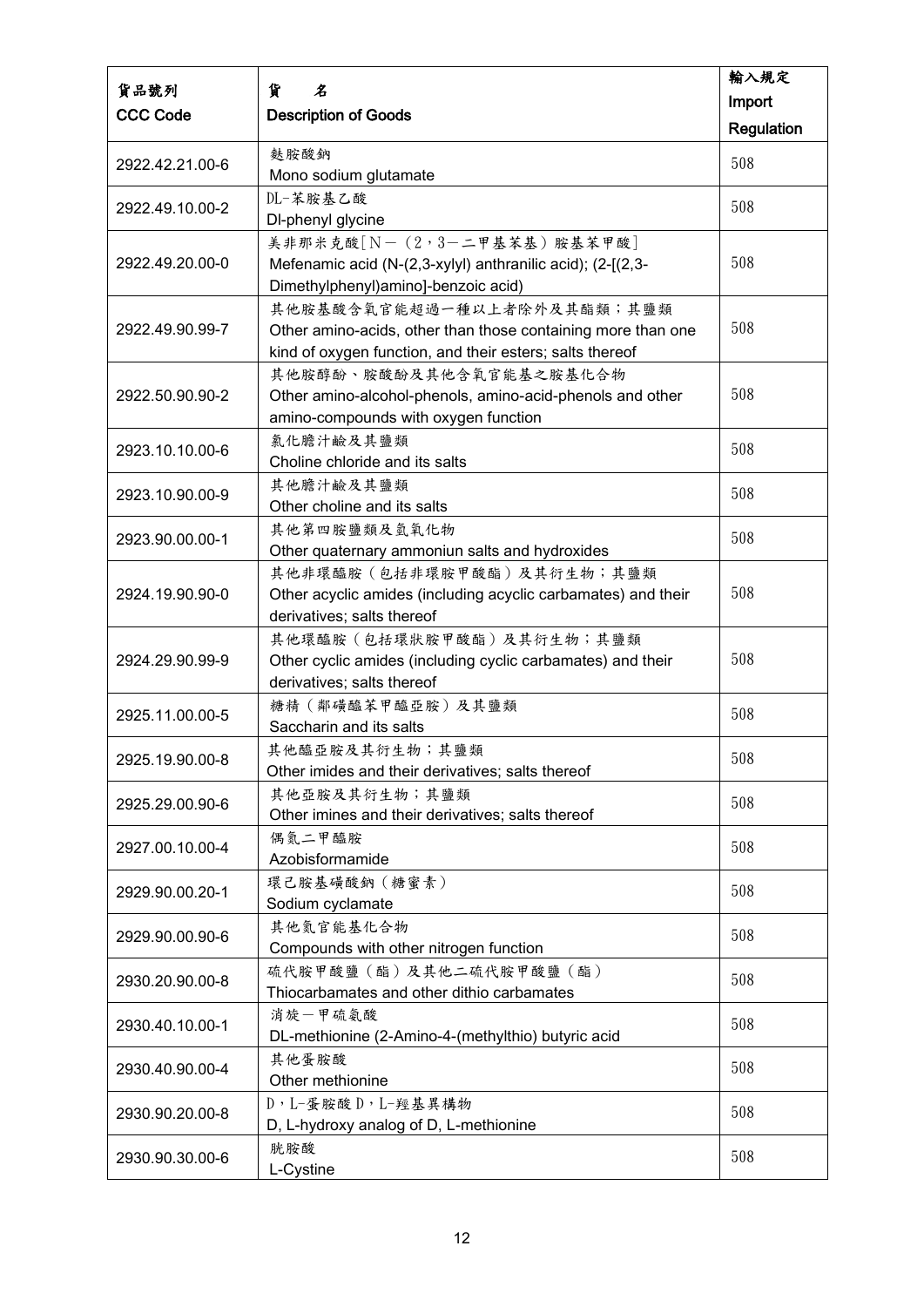|                 |                                                              | 輸入規定       |
|-----------------|--------------------------------------------------------------|------------|
| 貨品號列            | 貨<br>名                                                       | Import     |
| <b>CCC Code</b> | <b>Description of Goods</b>                                  | Regulation |
|                 | 半胱胺酸                                                         |            |
| 2930.90.40.00-4 | Cysteine                                                     | 508        |
|                 | 其他二硫代碳酸鹽或酯 (黃酸鹽或酯)                                           | 508        |
| 2930.90.59.00-2 | Other dithiocarbonates (xanthates)                           |            |
| 2930.90.90.90-4 | 其他有機硫化物                                                      | 508        |
|                 | Other organo-sulphur compounds                               |            |
| 2931.90.90.90-3 | 其他無機元素之有機化合物                                                 | 508        |
|                 | Other organo-inorganic compounds                             |            |
| 2932.12.00.00-5 | 2-呋喃醛 (呋喃甲醛)<br>2-Furaldehyde (furfuraldehyde)               | 508        |
|                 | 呋喃甲醇                                                         |            |
| 2932.13.10.00-2 | Furfuryl alcohol                                             | 508        |
|                 | 四氫呋喃甲醇                                                       |            |
| 2932.13.20.00-0 | Tetrahydrofurfuryl alcohol                                   | 508        |
| 2932.14.00.00-3 | 蔗糖素                                                          | 508        |
|                 | Sucralose                                                    |            |
| 2932.19.10.00-6 | 呋喃                                                           | 508        |
|                 | Furan                                                        |            |
|                 | 其他之結構中含有一未稠合之呋喃環 (不論是否氫化)之化合物                                |            |
| 2932.19.90.00-9 | Other compounds containing an unfused furan ring (whether or | 508        |
|                 | not hydrogenated) in the structure                           |            |
| 2932.20.10.20-9 | 甲基薰草素及乙基薰草素<br>Methylcoumarins and ethylcoumarins            | 508        |
|                 | 伽碼-丁內酯                                                       |            |
| 2932.20.90.20-2 | gamma-butyrolactone, GBL                                     | 508        |
|                 | 其他內酯                                                         |            |
| 2932.20.90.90-7 | Other lactones                                               | 508        |
| 2932.93.00.00-7 | 胡椒醛 (3,4-亞甲基二氧基苯甲醛)                                          | 508        |
|                 | Piperonal                                                    |            |
| 2932.99.00.90-2 | 其他僅具有氧雜原子之雜環化合物                                              | 508        |
|                 | Other heterocyclic compound with oxygen hetero-atom(s) only  |            |
|                 | 其他結構中含有一未稠合吡唑環 (不論是否氫化) 之化合物                                 |            |
| 2933.19.00.90-8 | Other compounds containing an unfused pyrazole ring (whether | 508        |
|                 | or not hydrogenated) in the structure                        |            |
|                 | 其他之結構中含有一未稠合之咪唑環 (不論是否氫化) 之化合物                               |            |
| 2933.29.00.00-5 | Other compounds containing an unfused imidazole ring         | 508        |
|                 | (whether or not hydrogened) in the structure<br>吡啶           |            |
| 2933.31.10.00-9 | Pyridine                                                     | 508        |
|                 | 其他結構中含有一未融合之吡啶環 (不論是否氫化)之化合物                                 |            |
| 2933.39.90.90-5 | Other compounds containing an unfused pyridine ring (whether | 508        |
|                 | or not hydrogenated) in the structure                        |            |
|                 | 其他之結構中含嘧啶環(不論是否氫化)或六氫吡咞環之化合物                                 |            |
| 2933.59.90.90-0 | Other compounds containing a pyrimidine ring (whether or not | 508        |
|                 | hydrogenated) or piperazine ring in the structure            |            |
| 2933.79.00.90-5 | 其他內醯胺                                                        | 508        |
|                 | Other lactams                                                |            |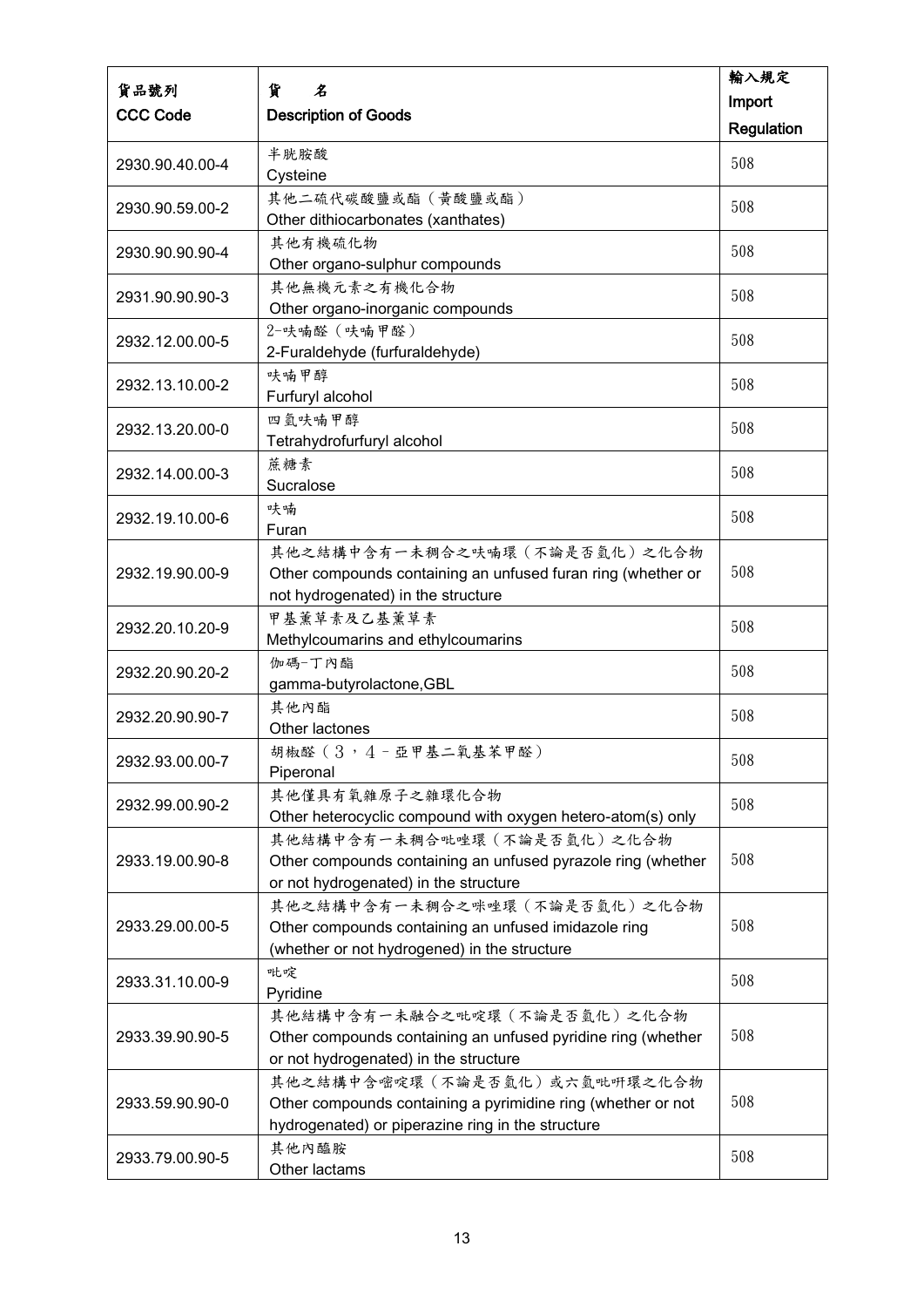| 貨品號列            | 貨<br>名                                                                                     | 輸入規定              |
|-----------------|--------------------------------------------------------------------------------------------|-------------------|
| <b>CCC Code</b> |                                                                                            | Import            |
|                 | <b>Description of Goods</b>                                                                | <b>Regulation</b> |
|                 | 吲哚                                                                                         | 508               |
| 2933.99.10.00-8 | Indole                                                                                     |                   |
| 2933.99.90.30-5 | 二苯乙醇酸-3-奎寧環基酯                                                                              | 508               |
|                 | 3-Quinuclidinyl benzilate                                                                  |                   |
| 2933.99.90.99-3 | 其他僅具有氮雜原子之雜環化合物                                                                            | 508               |
|                 | Other heterocyclic compounds with nitrogen hetero-atom(s) only                             |                   |
| 2934.10.00.00-5 | 結構中含有一未稠合 唑環 (不論是否氫化)之化合物<br>Compounds containing an unfused thiazole ring (whether or not | 508               |
|                 | hydrogenated) in the structure                                                             |                   |
|                 | 其他結構式中含苯駢 唑環 (不論是否氫化)之化合物,未經進                                                              |                   |
|                 | 一步稠合者                                                                                      |                   |
| 2934.20.90.00-4 | Other compounds containing in the structure a benzothiazole                                | 508               |
|                 | ring-system (whether or not hydrogenated), not further fused                               |                   |
|                 | 核酸鹽類                                                                                       | 508               |
| 2934.99.10.00-7 | Salts of nucleic acid                                                                      |                   |
|                 | 其他雜環化合物                                                                                    |                   |
| 2934.99.90.90-1 | 3,4-methylenedioxypyrovalerone, MDPV, and its isomers,                                     | 508               |
|                 | esters, ethers, salts                                                                      |                   |
| 2936.21.00.00-0 | 維生素A及其衍生物                                                                                  | 806               |
|                 | Vitamins a and their derivatives                                                           |                   |
| 2936.22.00.00-9 | 維生素B1及其衍生物                                                                                 | 806               |
|                 | Vitamin b1 and its derivatives                                                             |                   |
| 2936.23.00.00-8 | 維生素B2及其衍生物<br>Vitamin b2 and its derivatives                                               | 806               |
|                 | D-或d1-泛酸(維生素B3或維生素B5)及其衍生物                                                                 |                   |
| 2936.24.00.00-7 | D- or dl-pantothenic acid (vitamin B3 or vitamin B5) and its                               | 809               |
|                 | derivatives                                                                                |                   |
|                 | 維生素B6及其衍生物                                                                                 |                   |
| 2936.25.00.00-6 | Vitamin B6 and its derivatives                                                             | 809               |
|                 | 維生素B12及其衍生物                                                                                | 806               |
| 2936.26.00.00-5 | Vitamin B12 and its derivatives                                                            |                   |
| 2936.27.00.00-4 | 維生素C及其衍生物                                                                                  | 806               |
|                 | Vitamin C and its derivatives                                                              |                   |
| 2936.28.00.00-3 | 維生素E及其衍生物                                                                                  | 806               |
|                 | Vitamin E and its derivatives                                                              |                   |
| 2936.29.10.00-0 | 維生素D及其衍生物                                                                                  | 806               |
|                 | Vitamin D and its derivatives                                                              |                   |
| 2936.29.20.00-8 | 维生素H及其衍生物                                                                                  | 806               |
|                 | Biotin H (vitamin H) and its derivatives                                                   |                   |
| 2936.29.30.00-6 | 維生素K及其衍生物<br>Vitamin K and its derivatives                                                 | 806               |
|                 | 菸鹼酸                                                                                        |                   |
| 2936.29.40.00-4 | Nicotinic Acid (3- Pyridine carboxylic acid or Niacin)                                     | 806               |
| 2936.29.50.00-1 | 菸鹼醯胺                                                                                       |                   |
|                 | Nicotinamide (3-Pyridine carboxamide)                                                      | 806               |
|                 | 其他未混合維生素及其衍生物                                                                              | 809               |
| 2936.29.90.00-3 | Other vitamins and their derivatives, unmixed                                              |                   |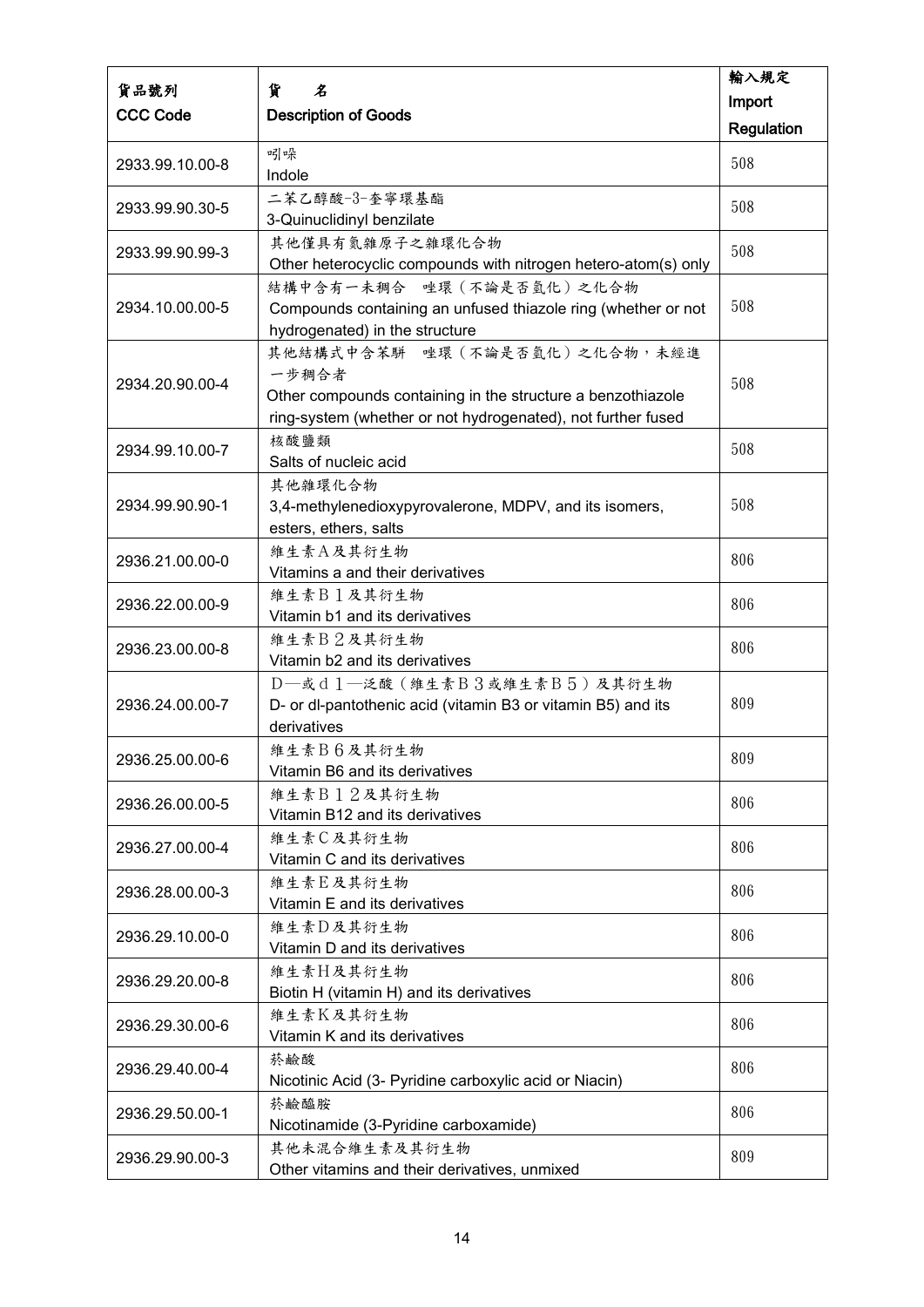|                 |                                                                                             | 輸入規定       |
|-----------------|---------------------------------------------------------------------------------------------|------------|
| 貨品號列            | 貨<br>名                                                                                      | Import     |
| <b>CCC Code</b> | <b>Description of Goods</b>                                                                 | Regulation |
|                 | 維生素A+維生素D                                                                                   | 806        |
| 2936.90.10.00-4 | Intermixtures of vitamin A and vitamin D                                                    |            |
| 2936.90.20.00-2 | 未混合之維生素原                                                                                    | 508        |
|                 | Provitamins, unmixed                                                                        |            |
|                 | 其他天然或以合成方法再製之維生素原及維生素(包括天然濃縮                                                                |            |
|                 | 體)、其主要用作維生素之衍生物之互混物,不論加入溶劑與否<br>Other intermixtures of provitamins and vitamins, natural or |            |
| 2936.90.90.00-7 | reproduced by synthesis (including natural concentrates),                                   | 806        |
|                 | derivatives thereof used primarily as vitamins, whether or not in                           |            |
|                 | any solvent                                                                                 |            |
|                 | 其他天然或以合成方法再製之苷及其鹽類、醚類、酯類及其他衍                                                                |            |
|                 | 生物                                                                                          |            |
| 2938.90.00.00-4 | Other glycosides, natural or reproduced by synthesis, and their                             | 808        |
|                 | salts, ethers, esters and other derivatives                                                 |            |
| 2939.20.00.00-8 | 金雞納鹼及其衍生物;其鹽類                                                                               | 834        |
|                 | Alkaloids of cinchona and their derivatives; salts thereof                                  |            |
|                 | 咖啡鹼無水物                                                                                      |            |
| 2939.30.10.00-4 | Caffeine Anhydrous (3,7-Dihydro-1,3,7- trimethyl-1H-purine-2,6-                             | 834        |
|                 | dione)                                                                                      |            |
|                 | 咖啡鹼                                                                                         |            |
| 2939.30.20.00-2 | Caffeine Monohydrate (3,7-Dihydro-1,3,7-trimethyl-1H-purine-                                | 834        |
|                 | 2,6-dione monohydrate)                                                                      |            |
|                 | 天然或以合成方法再製之其他植物鹼及其鹽類、醚類、酯類、及<br>其他衍生物                                                       |            |
| 2939.79.00.90-9 | Other vegetable alkaloids, natural or reproduced by synthesis,                              | 808        |
|                 | and their salts, ethers, esters and other derivatives                                       |            |
|                 | 天然或以合成方法再製之其他生物鹼及其鹽類、醚類、酯類、及                                                                |            |
|                 | 其他衍生物                                                                                       |            |
| 2939.80.00.00-5 | Other vegetable alkaloids, natural or reproduced by synthesis,                              | 808        |
|                 | and their salts, ethers, esters and other derivatives                                       |            |
|                 | 化學級糖類 (蔗糖、乳糖、麥芽糖、葡萄糖及果糖除外);糖                                                                |            |
|                 | 醚、糖縮醛及糖酯及其鹽類(第2937,2938或2939                                                                |            |
| 2940.00.00.00-9 | 節之產品除外)                                                                                     | 508        |
|                 | Sugars, chemically pure, other than surcose, lactose maltose,                               |            |
|                 | glucose and fructose; sugar ethers and sugar esters, and their                              |            |
|                 | salts, other than products of heading No. 29.37, 29.38 or 29.39                             |            |
| 3001.20.00.00-9 | 腺體或其他器官或其分泌物之萃取物                                                                            | 808        |
|                 | Extracts of glands or other organs or of their secretions                                   |            |
| 3003.90.10.00-0 | 含有維他命或第2936節產品之其他醫藥製劑<br>Other medicaments, containing vitamins or other products of        | 818        |
|                 | heading 2936                                                                                |            |
|                 | 其他醫藥製劑,含有維他命或第2936節之其他產品                                                                    |            |
| 3004.50.00.00-9 | Other medicaments, containing vitamins or other products of                                 | 818        |
|                 | heading 29.36                                                                               |            |
|                 | 其他尿素                                                                                        |            |
| 3102.10.90.00-0 | Other urea                                                                                  | 508        |
|                 | 其他硫酸銨                                                                                       | 508        |
| 3102.21.90.00-7 | Other ammonium sulphate                                                                     |            |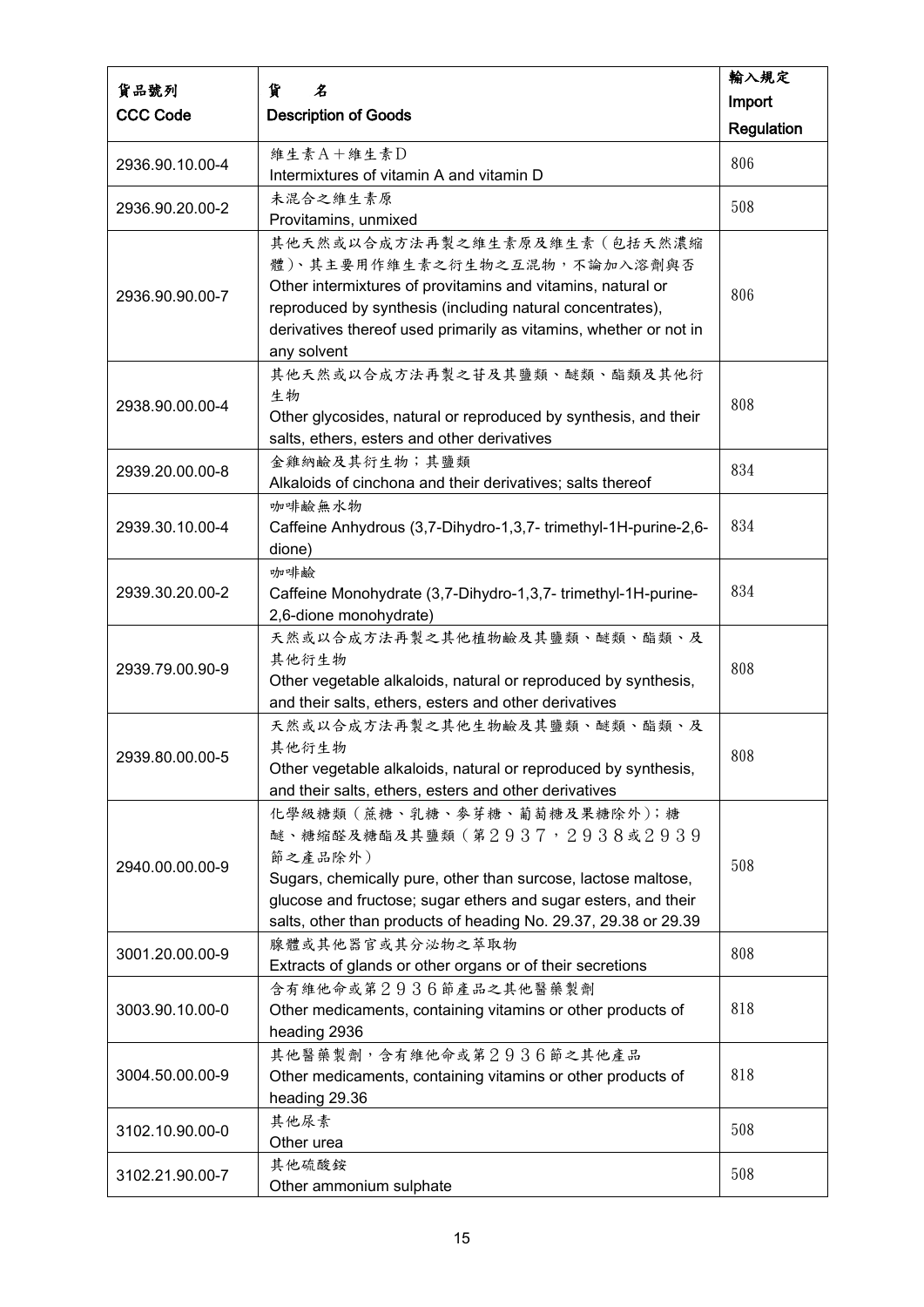|                 | 貨<br>名                                                                           | 輸入規定              |
|-----------------|----------------------------------------------------------------------------------|-------------------|
| 貨品號列            |                                                                                  | Import            |
| <b>CCC Code</b> | <b>Description of Goods</b>                                                      | <b>Regulation</b> |
|                 | 其他硝酸鈉                                                                            | 508               |
| 3102.50.90.00-1 | Other sodium nitrate                                                             |                   |
| 3104.20.90.00-6 | 其他氯化鉀                                                                            | 508               |
|                 | Other potassium chloride                                                         |                   |
| 3104.30.90.00-4 | 其他硫酸鉀                                                                            | 508               |
|                 | Other potassium sulphate<br>正磷酸氫二銨 (磷酸二銨)                                        |                   |
| 3105.30.00.00-2 | Diammonium hydrogenorthophosphate (diammonium                                    | 508               |
|                 | phosphate)                                                                       |                   |
|                 | 正磷酸二氫銨 (磷酸一銨)及與正磷酸氫二銨 (磷酸二銨)之混                                                   |                   |
|                 | 合物                                                                               |                   |
| 3105.40.00.00-0 | Ammonium dihydrogenorthophosphate (monoammonium                                  | 508               |
|                 | phosphate) and mixtures thereof with diammonium                                  |                   |
|                 | hydrogenorthophosphate                                                           |                   |
| 3201.90.10.00-0 | 單寧酸及其衍生物                                                                         | 508               |
|                 | Tannic acid and their derivatives                                                |                   |
| 3203.00.19.00-8 | 其他動物性著色料<br>Other colouring matter of animal origin                              | 508               |
|                 | 其他植物性著色料                                                                         |                   |
| 3203.00.29.00-6 | Other colouring matter of vegetable origin                                       | 508               |
|                 | 酸性食用染料                                                                           |                   |
| 3204.12.10.10-0 | Acid food dyes                                                                   | 508               |
| 3204.12.10.90-3 | 其他酸性染料,不論是否已金屬預處理                                                                | 508               |
|                 | Other acid dyes, whether or not premetallised                                    |                   |
| 3204.12.20.00-0 | 以酸性染料為基料之調製品                                                                     | 508               |
|                 | Preparations based on acid dyes                                                  |                   |
| 3204.17.19.10-6 | 合成有機食用顏料                                                                         | 508               |
|                 | Synthetic organic food pigments                                                  |                   |
| 3204.17.20.00-5 | 以合成有機顏料為基料之調製品<br>Preparations based on synthetic organic pigments               | 508               |
|                 | 其他合成有機食用色料                                                                       |                   |
| 3204.19.91.10-5 | Other synthetic organic food colouring metter                                    | 508               |
|                 | 其他合成有機色料,不論是否符合化學定義(包括第3204·                                                     |                   |
|                 | 11至第3204·19目之兩種或以上色料及混合物)                                                        |                   |
| 3204.19.91.90-8 | Other synthetic organic colouring matter, whether or not                         | 508               |
|                 | chemically defined (including mixtures of colouring matter of two                |                   |
|                 | or more of the subheadings Nos. 3204.11 3204.19)                                 |                   |
|                 | 其他用作發光劑之合成有機產品,不論是否符合化學定義                                                        |                   |
| 3204.90.00.00-9 | Other synthetic organic products of a kind used as                               | 508               |
|                 | luminophores, whether or not chemically defined                                  |                   |
| 3205.00.10.00-5 | 色澱                                                                               | 508               |
|                 | Colour lakes                                                                     |                   |
| 3205.00.20.00-3 | 以本章註三所述色澱為基料之調製品<br>Preparations as specified in Note 3 to this Chapter based on | 508               |
|                 | colour lakes                                                                     |                   |
| 3206.19.00.00-5 | 其他以二氧化鈦為基料之顏料及調製品                                                                |                   |
|                 | Other pigments and preparations based on titanium dioxide                        | 508               |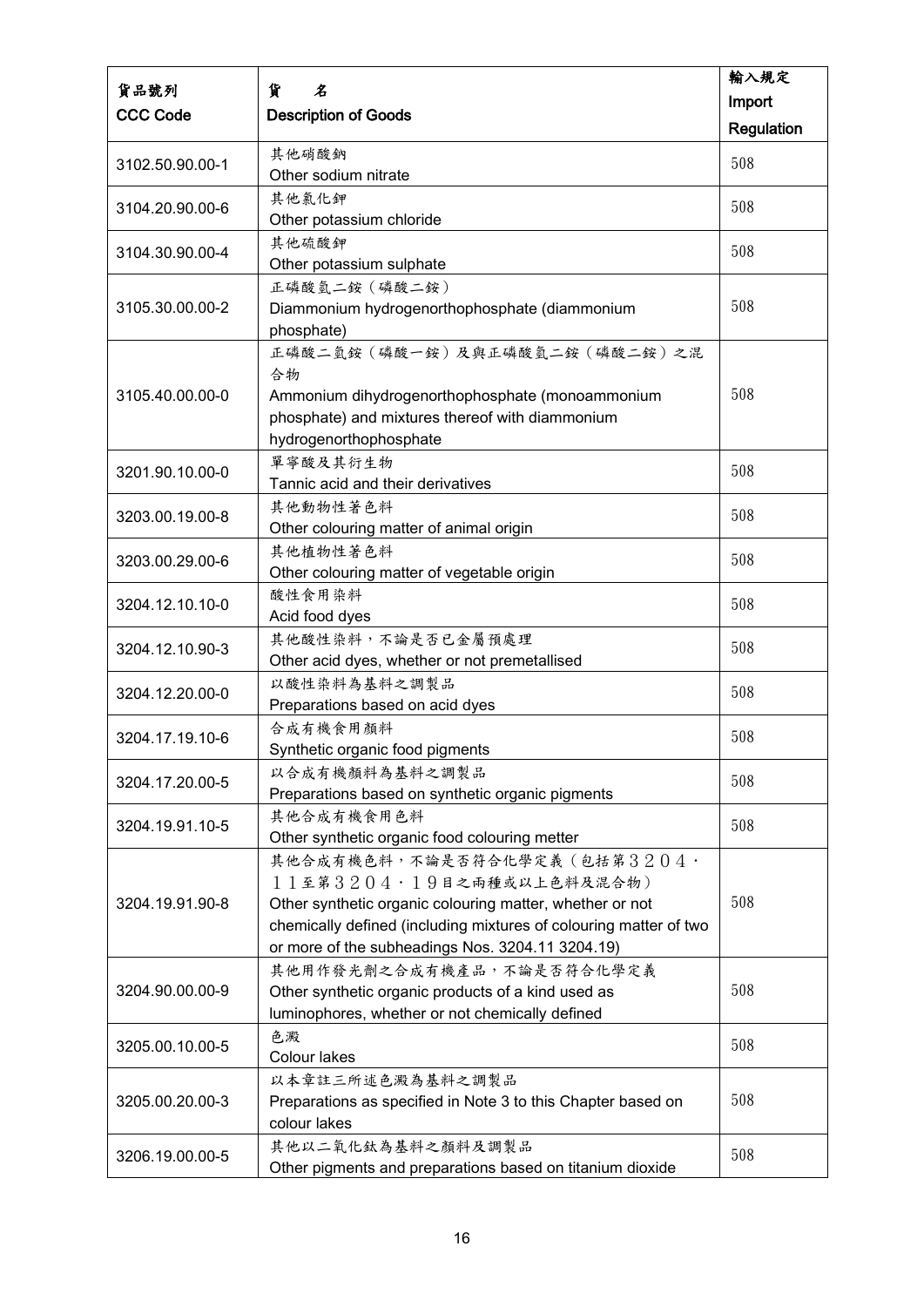| 貨品號列            | 貨<br>名                                                                                                                          | 輸入規定       |
|-----------------|---------------------------------------------------------------------------------------------------------------------------------|------------|
|                 |                                                                                                                                 | Import     |
| <b>CCC Code</b> | <b>Description of Goods</b>                                                                                                     | Regulation |
|                 | 其他著色料及其他調製品                                                                                                                     |            |
| 3206.49.90.00-0 | Other colouring matters and other preparations                                                                                  | 508        |
|                 | 橙油                                                                                                                              | 508        |
| 3301.12.00.00-6 | Orange oil                                                                                                                      |            |
| 3301.13.00.00-5 | 檸檬油                                                                                                                             | 508        |
|                 | Lemon oil                                                                                                                       |            |
| 3301.19.00.00-9 | 其他柑桔屬精油                                                                                                                         | 508        |
|                 | Other essential oils of citrus fruit                                                                                            |            |
| 3301.25.00.00-1 | 其他薄荷製精油                                                                                                                         | 508        |
|                 | Essential oil of other mints                                                                                                    |            |
| 3301.30.00.00-4 | 樹脂狀物質                                                                                                                           | 508        |
|                 | Resinoids                                                                                                                       |            |
|                 | 其他由油脂、固定油、蠟或類似品中以萃香法或滲浸法所得之精<br>油濃縮液;精油脫 所得之 副產品;精油之水餾液及水溶液                                                                     |            |
|                 | Other concentrates of essential oils in fats, in fixed oils, in                                                                 |            |
| 3301.90.90.00-2 | waxes or the like, obtained by enfleurage or maceration;                                                                        | 508        |
|                 | terpenic by-products of the deterpenation of essential oils;                                                                    |            |
|                 | aqueous distillates and aqueous solutions of essential oils                                                                     |            |
|                 | 以芳香物質為基料,用以調製飲料之酒精製品,含酒精強度以容                                                                                                    |            |
|                 | 積計超過0.5%者                                                                                                                       |            |
| 3302.10.10.00-5 | Compound alcoholic preparations based on odoriferous                                                                            | 508        |
|                 | substance, of a kind u sed for the manufacture of beverages,                                                                    |            |
|                 | with an alcoholic strength by volume exceeding 0.5% vol                                                                         |            |
|                 | 其他供食品或飲料工業原料用之芳香物質混合物及以一種或以上                                                                                                    |            |
|                 | 此類芳香物質為基料之混合物 (包括醇類溶劑在內)                                                                                                        |            |
| 3302.10.90.00-8 | Other mixtures of odoriferous substances and mixtures                                                                           | 508        |
|                 | (including alcoholic solutions) with a basis of one or more of                                                                  |            |
|                 | these substances, of a kind used in the food or drink industries                                                                |            |
|                 | 其他工業原料用之芳香物質混合物及以一種或以上此類芳香物質                                                                                                    |            |
|                 | 為基料之混合物 (包括醇類溶劑在內)                                                                                                              | 508        |
| 3302.90.00.00-0 | Other mixtures of odoriferous substances and mixtures                                                                           |            |
|                 | (including alcoholic solutions) with a basis of one or more of<br>these substances, of a kind used as raw materials in industry |            |
|                 | 陰離子性有機界面活性劑                                                                                                                     |            |
| 3402.11.00.00-5 | Anionic, organic surface-active agents                                                                                          | 508        |
|                 | 其他非離子性有機界面活性劑                                                                                                                   |            |
| 3402.13.00.90-4 | Other non-ionic organic surface-active agents                                                                                   | 508        |
|                 | 其他有機界面活性劑                                                                                                                       |            |
| 3402.19.00.00-7 | Other organic surface-active agents                                                                                             | 508        |
|                 | 零售包裝界面活性製劑、洗滌製劑及清潔製劑                                                                                                            |            |
| 3402.20.00.00-4 | Surface-active preparations, washing preparations and cleaning                                                                  | 508        |
|                 | preparations, put up for retail sale                                                                                            |            |
|                 | 其他界面活性製劑、洗滌製劑及清潔製劑                                                                                                              |            |
| 3402.90.00.00-9 | Other surface-active preparations, washing preparations and                                                                     | 508        |
|                 | cleaning preparations                                                                                                           |            |
| 3404.20.00.00-2 | 聚(氧化乙烯)(聚乙二醇)蠟                                                                                                                  | 508        |
|                 | Poly(oxyethylene) (polyethylene glycol) wax                                                                                     |            |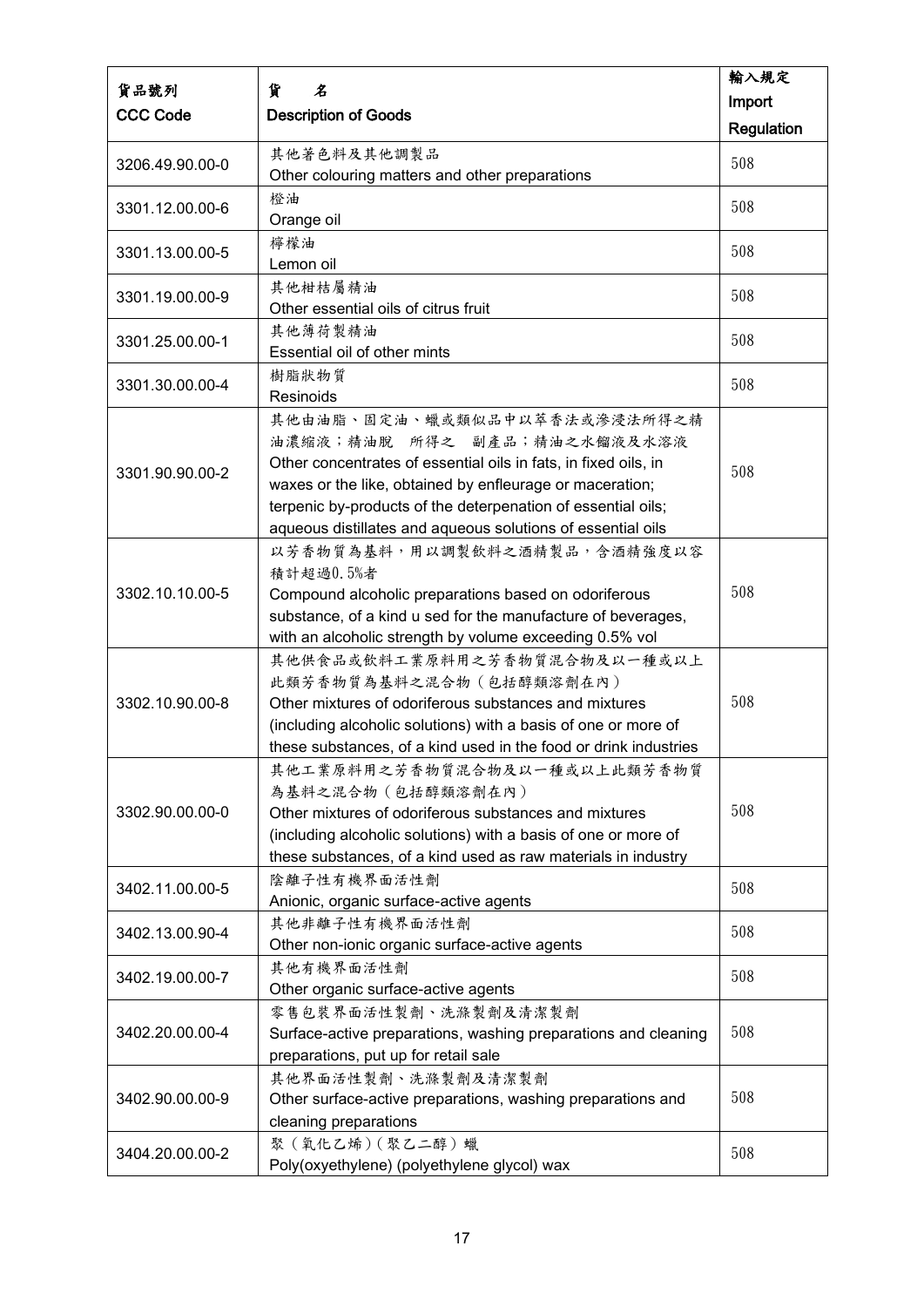|                 |                                                                             | 輸入規定       |
|-----------------|-----------------------------------------------------------------------------|------------|
| 貨品號列            | 貨<br>名                                                                      | Import     |
| <b>CCC Code</b> | <b>Description of Goods</b>                                                 | Regulation |
|                 | 其他人造蠟及調製蠟                                                                   |            |
| 3404.90.90.90-9 | Other artificial waxes and prepared waxes                                   | 508        |
|                 | 酪蛋白                                                                         | 508        |
| 3501.10.00.00-6 | Casein                                                                      |            |
| 3501.90.12.00-5 | 酪蛋白酸鹽 (酯)                                                                   | 508        |
|                 | Caseinates                                                                  |            |
| 3504.00.19.00-4 | 其他蛋白質及其衍生物                                                                  | 508        |
|                 | Other protein substances and their derivatives                              |            |
| 3505.10.20.00-8 | 醚化及酯化澱粉                                                                     | 508        |
|                 | Etherified or esterified starches                                           |            |
| 3505.10.69.00-0 | 其他非飼料用粘性澱粉                                                                  | 508        |
|                 | Other alpha starches, not for fodder use                                    |            |
| 3505.10.90.90-4 | 其他改質澱粉<br>Other modified starches                                           | 508        |
|                 | 其他酵素及調製酵素                                                                   |            |
| 3507.90.00.00-3 | Other enzymes, and prepared enzymes                                         | 508        |
|                 | 活性白土                                                                        |            |
| 3802.90.11.00-2 | Activated clay                                                              | 508        |
|                 | 活性膨土                                                                        |            |
| 3802.90.12.00-1 | Activated bentonite                                                         | 508        |
| 3802.90.19.00-4 | 其他活性天然礦產品                                                                   | 508        |
|                 | Other activated natural mineral products                                    |            |
| 3805.10.00.00-9 | 膠、木餾或硫酸鹽松節油                                                                 | 508        |
|                 | Gum, wood or sulphate turpentine oils                                       |            |
| 3806.30.00.00-4 | 酯化膠                                                                         | 508        |
|                 | Ester gums                                                                  |            |
| 3807.00.10.00-7 | 木焦油;木餾油                                                                     | 508        |
|                 | Wood tar oil; wood creosote                                                 |            |
| 3808.59.20.51-2 | 本章目註一所列特定物質之消毒劑成品                                                           | 820        |
|                 | Disinfectants specified in Subheading Note 1 to this Chapter<br>products    |            |
|                 | 消毒劑成品                                                                       |            |
| 3808.94.20.00-1 | Disinfectants products                                                      | 820        |
|                 | 硬脂酸                                                                         |            |
| 3823.11.00.00-6 | Stearic acid                                                                | 508        |
|                 | 山梨醇, 第290544目物品除外                                                           | 508        |
| 3824.60.00.00-5 | Sorbitol other than that of subheading 2905.44                              |            |
| 3824.99.12.00-6 | 雜醇油                                                                         | 508        |
|                 | Fusel oil                                                                   |            |
|                 | 食品添加物(含食料或其他有營養價值之物質者除外)                                                    |            |
| 3824.99.99.17-3 | Food additives (other than those contain foodstuff or other                 | 508        |
|                 | substances with nutritive value)                                            |            |
| 3905.19.00.00-9 | 其他聚醋酸乙烯,初級狀態                                                                | 508        |
|                 | Other polyvinyl acetate, in primary form                                    |            |
| 3905.30.00.00-4 | 聚乙烯醇,不論是否含有未經水解之醋酸基                                                         | 508        |
|                 | Polyvinyl alcohol, whether or not containing unhydrolysed<br>acetate groups |            |
|                 |                                                                             |            |